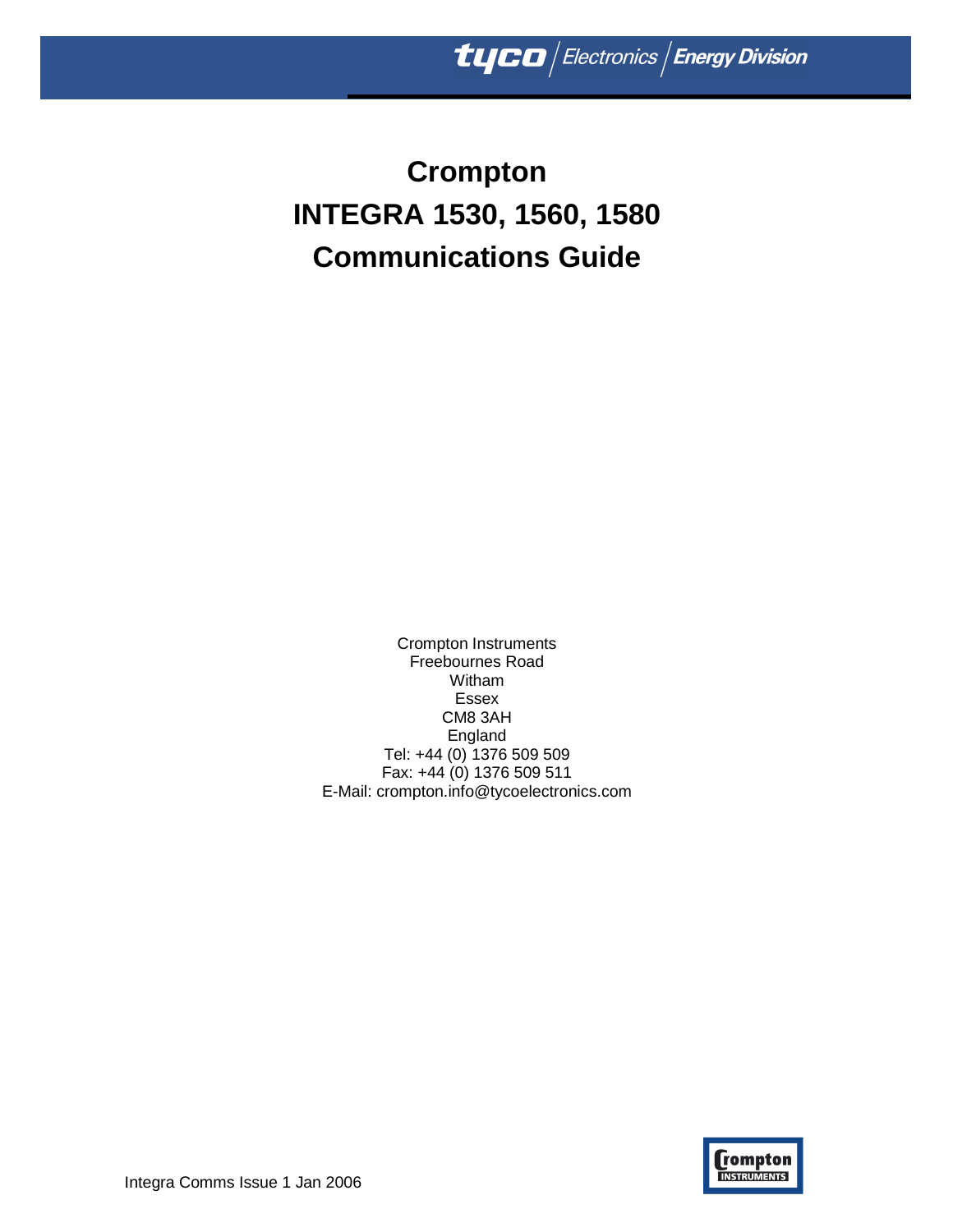|              | <b>Contents</b>                   |                                                           | Page |
|--------------|-----------------------------------|-----------------------------------------------------------|------|
| 1            | Modbus <sup>tm</sup>              |                                                           | 4    |
|              | 1.1                               | Modbus <sup>tm</sup> Overview                             | 4    |
|              | 1.2                               | <b>Input Registers</b>                                    | 5    |
|              | 1.3                               | Modbus <sup>tm</sup> Holding Registers and Integra set up | 7    |
|              | 1.4                               | Analogue Output setting via Modbus                        | 11   |
| $\mathbf{2}$ |                                   | <b>RS485 Implementation of Johnson Controls Metasys</b>   | 13   |
|              | 2.1                               | Application details                                       | 13   |
|              | 2.2                               | Metasys release requirements                              | 13   |
|              | 2.3                               | Support for Metasys Integration                           | 13   |
|              | 2.4                               | Support for Crompton Integra operation                    | 13   |
|              | 2.5                               | Design considerations                                     | 13   |
|              | 2.6                               | METASYS N2 Integra Point Mapping table                    | 14   |
| 3            | <b>Integra Profibus Interface</b> |                                                           | 16   |
|              | 3.1                               | <b>GSD</b> file                                           | 16   |
|              | 3.2                               | <b>Floating Point Format</b>                              | 16   |
|              | 3.3                               | Single Parameter access                                   | 16   |
|              | 3.4                               | Functionality of the PLC Function Block                   | 16   |
|              |                                   | 3.4.1 Reading                                             | 16   |
|              |                                   | 3.4.2 Writing                                             | 17   |
|              | 3.5                               | <b>Common Problems</b>                                    | 17   |
| 4            | The LonWorks Interface            |                                                           | 18   |
|              | 4.1                               | <b>XIF File</b>                                           | 18   |
|              | 4.2                               | Overview and Device Functional Profile                    | 18   |
|              | 4.3                               | Node Object                                               | 19   |
|              |                                   | 4.3.1 Network Variables                                   | 19   |
|              |                                   | 4.3.2 Object Status                                       | 19   |
|              |                                   | 4.3.3 Configuration Properties                            | 19   |
|              | 4.4                               | <b>Voltmeter Functional Profile</b>                       | 19   |
|              |                                   | 4.4.1 Voltmeter Network Variables                         | 20   |
|              | 4.5                               | <b>Ammeter Functional Profile</b>                         | 21   |
|              |                                   | 4.5.1 Ammeter Network Variables                           | 21   |
|              |                                   | 4.5.2 Ammeter Configuration Properties                    | 22   |
|              | 4.6                               | <b>Energy Meter Functional Profile</b>                    | 23   |
|              |                                   | 4.6.1 Energy Meter Network Variables                      | 23   |
|              |                                   | 4.6.2 Energy Meter Configuration Properties               | 23   |
|              |                                   | 4.7 Power Meter Functional Profile                        | 25   |
|              |                                   | 4.7.1 Power Meter Network Variables                       | 25   |
|              |                                   | 4.7.2 Power Meter Configuration Properties                | 26   |
|              | 4.8                               | <b>Demand Ammeter Functional Profile</b>                  | 27   |

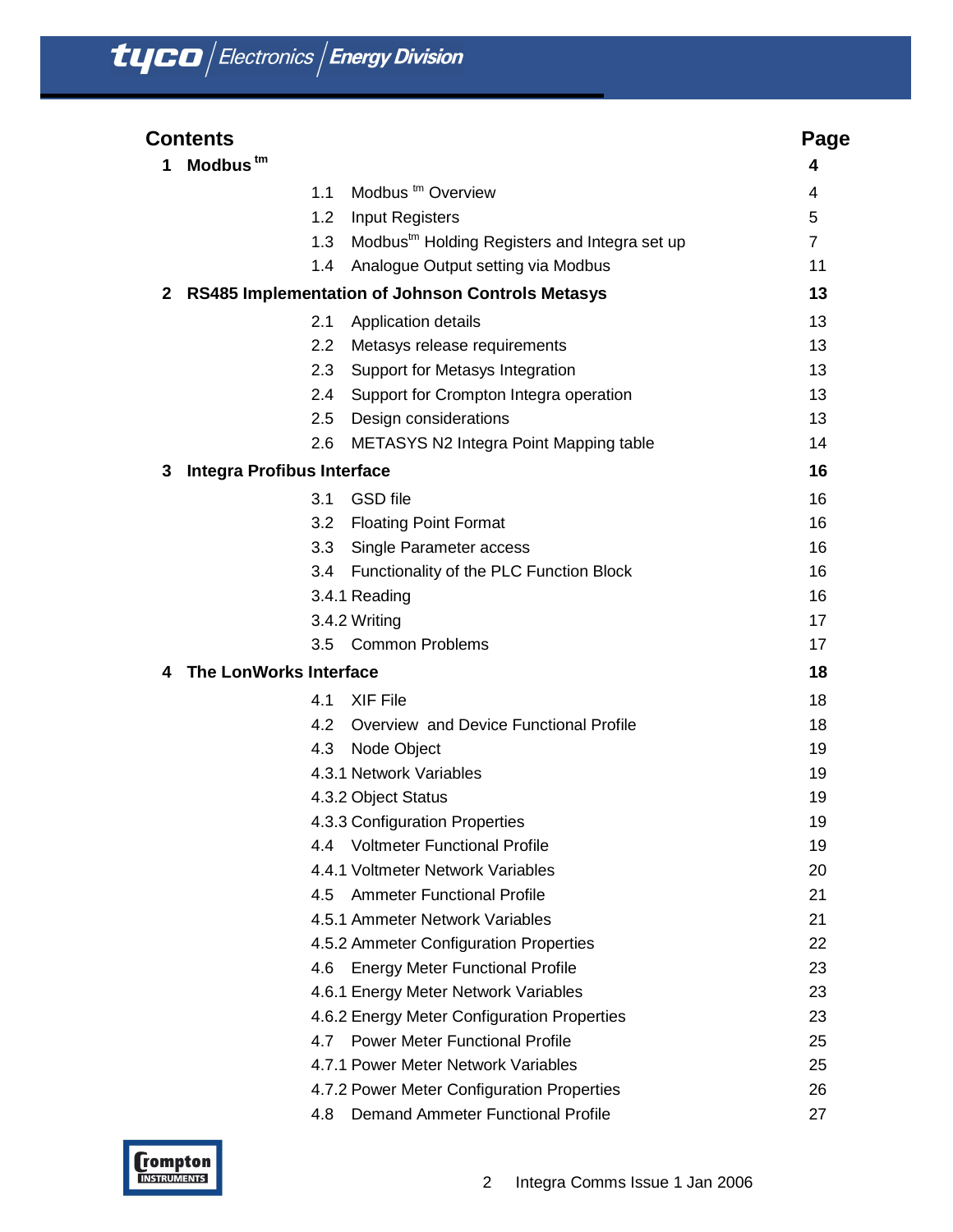# $\frac{1}{\sqrt{2\pi}}$  Electronics Energy Division

| <b>Contents</b> |                                                     | Page |
|-----------------|-----------------------------------------------------|------|
|                 | 4.8.1 Demand Ammeter Network Variables              | 27   |
|                 | 4.8.2 Demand Ammeter Configuration Properties       | 27   |
|                 | Demand Power Meter Functional Profile<br>4.9        | 28   |
|                 | 4.9.1 Demand Power Meter Network Variables          | 28   |
|                 | 4.9.2 Demand Power Meter Configuration Properties   | 29   |
|                 | 4.10 Power Quality Meter                            | 30   |
|                 | 4.10.1 Power Quality Network Variables              | 30   |
|                 | 4.10.2 Power Quality Meter Configuration Properties | 31   |
|                 | 4.11 Common Problems                                | 31   |

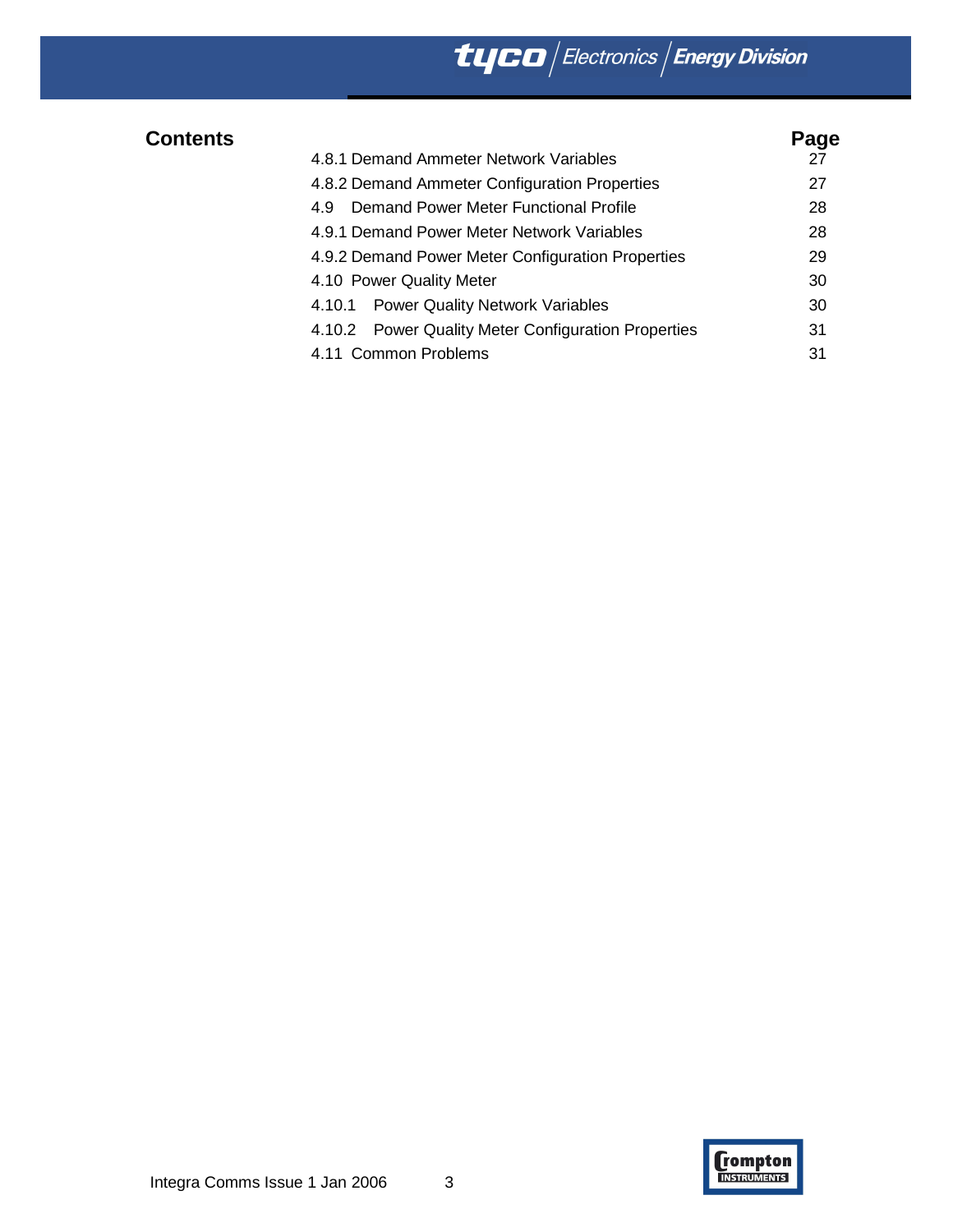## **1 Modbus tm**

## **1.1 Modbus <sup>tm</sup> Overview**

This section provides basic information for interfacing the Integra to a Modbus<sup>tm</sup> network. If background information or more details of the Integra implementation is required please refer to our "Guide to RS485 Communications and the Modbus $<sup>tm</sup>$  Protocol", available on our CD catalogue or from any recognised</sup> supplier.

Integra offers the option of an RS485 communication facility for direct connection to SCADA or other communications systems using the Modbus<sup>tm</sup> RTU slave protocol. The Modbus<sup>tm</sup> protocol establishes the format for the master's query by placing into it the device address, a function code defining the requested action, any data to be sent, and an error checking field. The slave's response message is also constructed using Modbus<sup>tm</sup> protocol. It contains fields confirming the action taken, any data to be returned, and an error-checking field. If an error occurs in receipt of the message, Integra will make no response. If the Integra is unable to perform the requested action, it will construct an error message and send it as it's response.

The electrical interface is 2-wire RS485, via 3 screw terminals. Connection should be made using twisted pair screened cable (Typically 22 gauge Belden 8761 or equivalent). All "A" and "B" connections are daisy chained together. The screens should also be connected to the "Gnd" terminal. To avoid the possibility of loop currents, an Earth connection should be made at only one point on the network. Line topology may or may not require terminating loads depending on the type and length of cable used. Loop (ring) topology does not require any termination load.

The impedance of the termination load should match the impedance of the cable and be at both ends of the line. The cable should be terminated at each end with a 120 ohm (0.25 Watt min.) resistor.

A total maximum length of 3900 feet (1200 metres) is allowed for the RS485 network. A maximum of 32 electrical nodes can be connected, including the controller.

The address of each Integra can be set to any value between 1 and 247. Broadcast mode (address 0) is not supported.

The maximum latency time of an Integra is 150ms i.e. this is the amount of time that can pass before the first response character is output. The supervisory programme must allow this period of time to elapse before assuming that the Integra is not going to respond.

The format for each byte in RTU mode is:

| Coding System: 8-bit per byte |                  |
|-------------------------------|------------------|
| Data Format:                  | 4 bytes (2 regis |

| Data Format:       | 4 bytes (2 registers) per parameter.                                                |
|--------------------|-------------------------------------------------------------------------------------|
|                    | Floating point format (to IEEE 754)                                                 |
|                    | Most significant register first (Default). The default may be changed if required - |
|                    | See Holding Register "Register Order" parameter.                                    |
| Error Check Field: | 2 byte Cyclical Redundancy Check (CRC)                                              |
| Framing:           | 1 start bit                                                                         |
|                    | 8 data bits, least significant bit sent first                                       |
|                    | 1 bit for even/odd parity or no parity                                              |
|                    | 1 stop bit if parity is used; 1 or 2 bits if no parity                              |

Data Transmission speed is selectable between 2400, 4800, 9600 and 19200 baud.

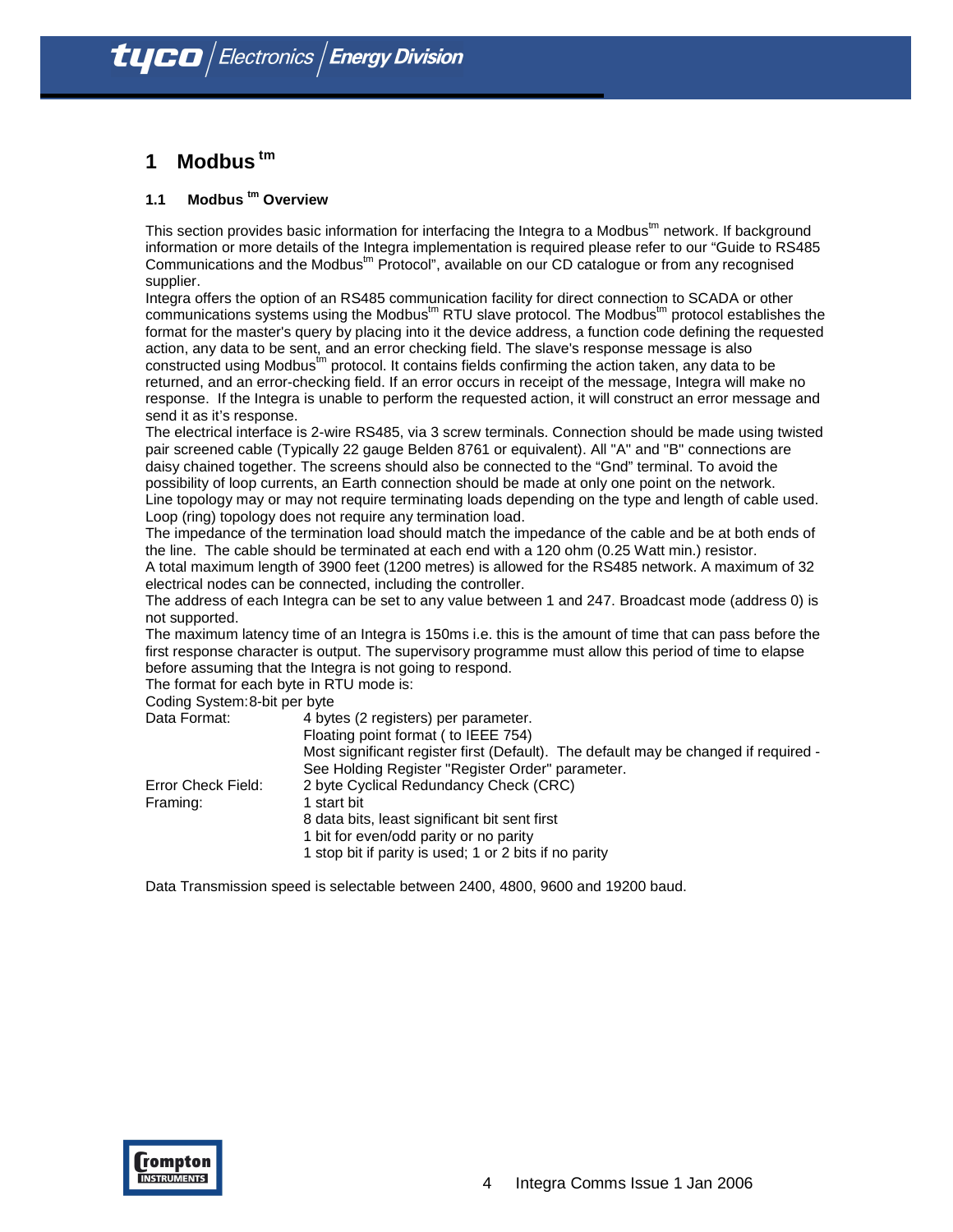$\bm{t}$ yco $\left|$  Electronics  $\right|$  Energy Division

#### **1.2 Input Registers**

Input registers are used to indicate the present values of the measured and calculated electrical quantities.

Each parameter is held in two consecutive 16 bit registers. The following table details the 3X register address, and the values of the address bytes within the message. A tick  $(\sqrt{)}$  in the column indicates that the parameter is valid for the particular wiring system. Any parameter with a cross (X) will return the value Zero.

Each parameter is held in the 3X registers. Modbus<sup>tm</sup> Function Code 04 is used to access all parameters

For example, to request:-

.

| Amps 1 | Start address $= 0006$   |  |
|--------|--------------------------|--|
|        | No of registers $= 0002$ |  |
| Amps 2 | Start address $= 0008$   |  |
|        | No of registers $= 0002$ |  |

Each request for data must be restricted to 40 parameters or less. Exceeding the 40 parameter limit will cause a Modbus<sup>tm</sup> exception code to be returned.

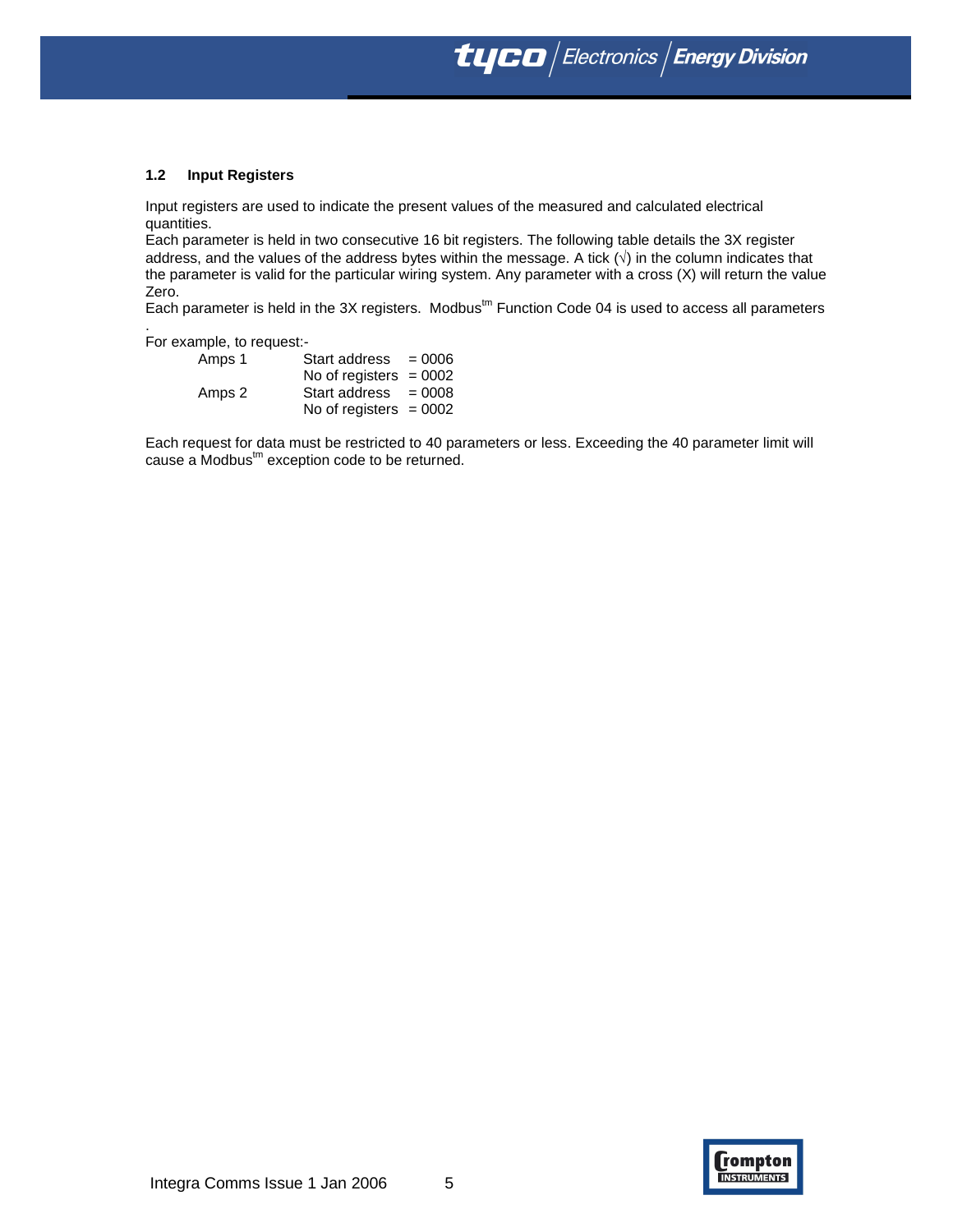|                   | Address Parameter | <b>Parameter</b>                   | Modbus <sup>tm</sup> Start<br><b>Address Hex</b> |                    | 3Ø           | 3Ø                      | 1Ø                      | 1 <sub>Ø</sub>          |
|-------------------|-------------------|------------------------------------|--------------------------------------------------|--------------------|--------------|-------------------------|-------------------------|-------------------------|
| (Register) Number |                   |                                    |                                                  | High Byte Low Byte | 4 W          | 3 W                     | 3 W                     | 2 W                     |
|                   |                   |                                    |                                                  |                    | $\sqrt{ }$   | $\sqrt{}$               | $\sqrt{ }$              | $\sqrt{ }$              |
| 30003             | 2                 | Volts 2 (L2 – N 4W or L2 – L3 3W)  | 00                                               | 02                 | $\sqrt{}$    | $\sqrt{}$               | $\sqrt{ }$              | Χ                       |
| 30005             | 3                 | Volts 3 (L3 - N 4W or L3 - L1 3W)  | 00                                               | 04                 | $\sqrt{ }$   | $\sqrt{}$               | Χ                       | Χ                       |
| 30007             | 4                 | Current 1                          | 00                                               | 06                 |              |                         |                         |                         |
| 30009             | $\overline{5}$    | <b>Current 2</b>                   | 00                                               | 08                 | Ń            | $\sqrt{}$               | $\sqrt{ }$              | $\overline{\mathsf{x}}$ |
| 30011             | $\overline{6}$    | Current 3                          | 00                                               | 0A                 | $\sqrt{2}$   | $\sqrt{}$               | $\overline{\mathsf{x}}$ | $\overline{\mathsf{x}}$ |
| 30013             | 7                 | W Phase 1                          | 00                                               | 0C                 | $\sqrt{ }$   | X                       | $\sqrt{ }$              | $\sqrt{ }$              |
| 30015             | 8                 | W Phase 2                          | 00                                               | 0E                 | N            | Χ                       | $\sqrt{ }$              | Χ                       |
| 30017             | 9                 | W Phase 3                          | 00                                               | 10                 | $\sqrt{ }$   | X                       | X                       | X                       |
| 30019             | 10                | VA Phase 1                         | 00                                               | $\overline{12}$    | $\sqrt{ }$   | $\overline{\mathsf{x}}$ | $\sqrt{}$               | $\sqrt{ }$              |
| 30021             | 11                | VA Phase 2                         | 00                                               | 14                 | $\sqrt{ }$   | $\overline{\mathsf{x}}$ | $\sqrt{ }$              | $\overline{\mathsf{x}}$ |
| 30023             | 12                | VA Phase 3                         | 00                                               | 16                 | $\sqrt{ }$   | X                       | X                       | $\overline{\mathsf{x}}$ |
| 30025             | 13                | var Phase 1                        | 00                                               | 18                 | $\sqrt{}$    | $\overline{\mathsf{x}}$ | $\sqrt{ }$              | $\sqrt{ }$              |
| 30027             | 14                | var Phase 2                        | 00                                               | 1A                 |              | $\overline{\mathsf{x}}$ | $\sqrt{ }$              | $\overline{\mathsf{x}}$ |
| 30029             | 15                | var Phase 3                        | 00                                               | 1 <sup>C</sup>     | $\sqrt{}$    | X                       | X                       | X                       |
| 30031             | $\overline{16}$   | Power Factor Phase 1               | $\overline{00}$                                  | 1E                 | $\sqrt{ }$   | $\overline{\mathsf{x}}$ | $\sqrt{ }$              | $\sqrt{ }$              |
| 30033             | 17                | Power Factor Phase 2               | 00                                               | 20                 | $\sqrt{}$    | Χ                       | $\sqrt{ }$              | Χ                       |
| 30035             | 18                | Power Factor Phase 3               | 00                                               | 22                 |              | X                       | X                       | $\overline{\mathsf{x}}$ |
| 30037             | 19                | Phase Angle Phase 1                | 00                                               | 24                 | Ń            | $\overline{\mathsf{x}}$ | $\sqrt{ }$              | $\sqrt{ }$              |
| 30039             | 20                | Phase Angle Phase 2                | 00                                               | $\overline{26}$    | $\sqrt{2}$   | $\overline{\mathsf{x}}$ | $\sqrt{ }$              | $\overline{\mathsf{x}}$ |
| 30041             | 21                | Phase Angle Phase 3                | 00                                               | 28                 | $\sqrt{ }$   | X                       | $\overline{\mathsf{x}}$ | $\overline{\mathsf{x}}$ |
| 30043             | 22                | <b>Volts Ave</b>                   | 00                                               | 2A                 | N            | $\sqrt{}$               | $\sqrt{ }$              | $\sqrt{}$               |
| 30047             | $\overline{24}$   | <b>Current Ave</b>                 | 00                                               | 2E                 | $\mathbf{v}$ |                         |                         | $\sqrt{2}$              |
| 30049             | $\overline{25}$   | <b>Current Sum</b>                 | 00                                               | 30                 | $\mathbf{v}$ | $\sqrt{}$               |                         | $\sqrt{}$               |
| 30053             | 27                | <b>Watts Sum</b>                   | 00                                               | 34                 | $\sqrt{ }$   | $\sqrt{ }$              |                         |                         |
| 30057             | 29                | VA Sum                             | 00                                               | 38                 | $\sqrt{ }$   | $\sqrt{ }$              | $\sqrt{ }$              | $\sqrt{ }$              |
| 30061             | 31                | var Sum                            | 00                                               | 3C                 | $\mathbf{v}$ | $\sqrt{}$               | $\sqrt{ }$              | $\sqrt{2}$              |
| 30063             | 32                | Power Factor Ave                   | 00                                               | 3E                 |              | $\sqrt{2}$              |                         | $\sqrt{2}$              |
| 30067             | 34                | Average Phase Angle                | 00                                               | 42                 | $\mathbf{v}$ | $\sqrt{}$               | $\sqrt{ }$              | $\sqrt{}$               |
| 30071             | $\overline{36}$   | Frequency                          | $\overline{00}$                                  | 46                 | $\sqrt{2}$   | $\sqrt{ }$              | $\sqrt{ }$              | $\sqrt{ }$              |
| 30073             | 37                | Wh Import                          | 00                                               | 48                 | $\sqrt{}$    | $\sqrt{}$               | $\sqrt{ }$              | $\sqrt{}$               |
| 30075             | 38                | Wh Export                          | 00                                               | 4A                 |              |                         |                         |                         |
| 30077             | 39                | varh Import                        | 00                                               | 4C                 | Ń            | $\sqrt{2}$              | $\sqrt{ }$              | $\sqrt{ }$              |
| 30079             | 40                | varh Export                        | 00                                               | 4E                 | $\sqrt{2}$   | $\sqrt{}$               | $\sqrt{ }$              | $\sqrt{ }$              |
| 30081             | 41                | VAh                                | 00                                               | 50                 | $\sqrt{ }$   | $\sqrt{}$               | $\sqrt{ }$              | $\sqrt{ }$              |
| 30085             | 43                | W Demand Import                    | 00                                               | 54                 | N            | $\sqrt{}$               | $\sqrt{ }$              | $\sqrt{}$               |
| 30087             | $\overline{44}$   | W Max. Demand Import               | 00                                               | 56                 |              |                         |                         | $\sqrt{2}$              |
| 30105             | 53                | A Demand                           | 00                                               | 68                 |              | $\sqrt{}$               |                         | $\sqrt{}$               |
| 30107             | 54                | A Max. Demand                      | $\overline{00}$                                  | 6A                 |              |                         |                         |                         |
| 30201             | 101               | <b>VL1-L2</b>                      | 00                                               | C <sub>8</sub>     | $\sqrt{}$    | X                       | $\sqrt{ }$              | Χ                       |
| 30203             | 102               | $V$ L <sub>2</sub> -L <sub>3</sub> | 00                                               | СA                 | N            | Χ                       | Χ                       | Χ                       |
| 30205             | 103               | $V$ L <sub>3</sub> -L <sub>1</sub> | 00                                               | CС                 |              | X                       | Χ                       | Χ                       |
| 30207             | 104               | Average Line to Line Volts         | 00                                               | <b>CE</b>          | N            | Χ                       |                         | Χ                       |
| 30225             | 113               | Neutral Current                    | 00                                               | E <sub>0</sub>     | $\sqrt{ }$   | $\overline{\mathsf{x}}$ |                         | $\sqrt{}$               |
| 30235             | 118               | THD Volts 1                        | 00                                               | EA                 | $\sqrt{}$    | $\sqrt{}$               | $\sqrt{ }$              | $\sqrt{}$               |
| 30237             | 119               | THD Volts 2                        | 00                                               | EC                 |              |                         |                         | Χ                       |
| 30239             | 120               | THD Volts 3                        | 00                                               | EE                 |              |                         | X                       | Χ                       |
| 30241             | 121               | THD Current 1                      | 00                                               | F <sub>0</sub>     |              | $\sqrt{}$               | $\sqrt{ }$              | $\sqrt{ }$              |
| 30243             | 122               | THD Current 2                      | 00                                               | F <sub>2</sub>     | $\sqrt{}$    | $\sqrt{}$               | $\sqrt{ }$              | Χ                       |
| 30245             | 123               | <b>THD Current 3</b>               | 00                                               | F4                 | N            | $\sqrt{}$               | Χ                       | X                       |
| 30249             | 125               | <b>THD Voltage Mean</b>            | 00                                               | F <sub>8</sub>     |              |                         |                         | $\sqrt{}$               |
| 30251             | 126               | THD Current Mean                   | 00                                               | FA                 |              | $\sqrt{}$               |                         | $\sqrt{ }$              |
| 30255             | 128               | Power Factor (+Ind/-Cap)           | 00                                               | FE                 |              |                         |                         |                         |

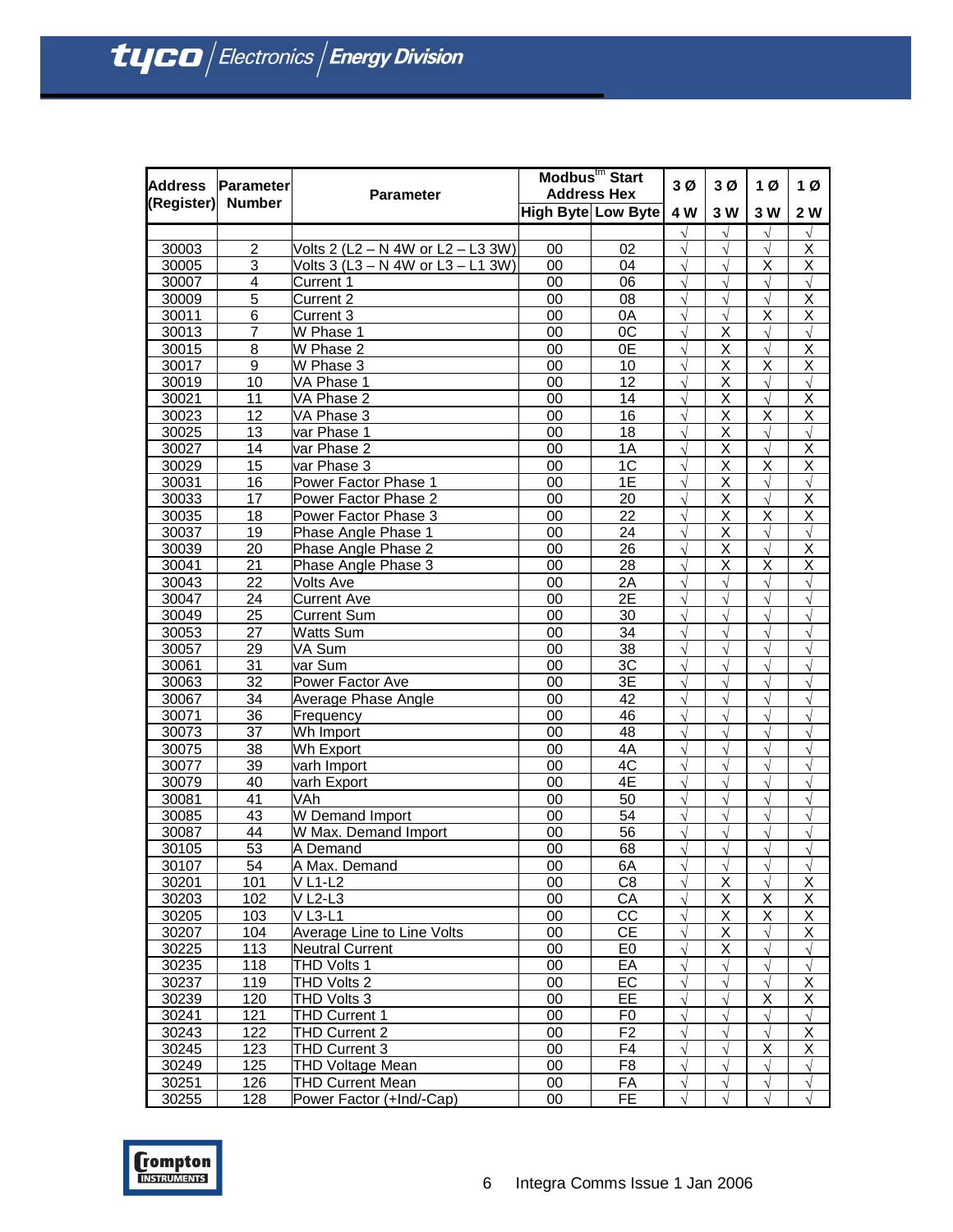## **1.3 Modbustm Holding Registers and Integra set up**

Holding registers are used to store and display instrument configuration settings. All holding registers not listed in the table below should be considered as reserved for manufacturer use and no attempt should be made to modify their values.

The holding register parameters may be viewed or changed using the Modbus<sup>tm</sup> protocol. Each parameter is held in the 4X registers. Modbus<sup>tm</sup> Function Code 03 is used to read the parameter and Function Code 16 is used to write.

|            |               |                                     | Modbus <sup>tm</sup> Start |                    |                                 |           |  |
|------------|---------------|-------------------------------------|----------------------------|--------------------|---------------------------------|-----------|--|
| Address    | Parameter     | Parameter                           | <b>Address Hex</b>         |                    |                                 |           |  |
| (Register) | <b>Number</b> |                                     | High<br><b>Byte</b>        | Low<br><b>Byte</b> | Valid range                     | Mode      |  |
| 40001      | 1             | Demand Time                         | 00                         | 00                 | Write: 0 but see * below        | r/w       |  |
| 40003      | 2             | <b>Demand Period</b>                | 00                         | 02                 | 8,15,20,30, 60 minutes.         | r/w       |  |
| 40007      | 4             | System Voltage                      | 00                         | 06                 | 1V - 400kV                      | r/wp      |  |
| 40009      | 5             | <b>System Current</b>               | 00                         | 08                 | 1-9999 A                        | r/wp      |  |
| 40011      | 6             | System Type                         | 00                         | 0A                 | See below for values            | r/wp      |  |
| 40013      | 7             | Relay Pulse Width                   | 00                         | 0C                 | 3,5,10 (x20mS)                  | r/w       |  |
| 40015      | 8             | <b>Energy Reset</b>                 | 00                         | 0E                 | 0 only                          | <b>WO</b> |  |
| 40019      | 10            | RS485 set-up code                   | 00                         | 12                 | See table below                 | r/w       |  |
| 40021      | 11            | Node Address                        | 00                         | 14                 | $1 - 247$                       | r/w       |  |
| 40023      | 12            | <b>Pulse Divisor</b>                | 00                         | 16                 | 1,10,100,1000                   | r/w       |  |
| 40025      | 13            | Password                            | 00                         | 18                 | 0000-9999                       | r/w       |  |
| 40037      | 19            | <b>System Power</b>                 | 00                         | 24                 |                                 | ro        |  |
| 40041      | 21            | Register Order                      | 00                         | 28                 | 2141.0 only                     | R/w       |  |
| 40299      | 150           | <b>Secondary Volts</b>              | 01                         | 2A                 | Min Vin-Max Vin                 | r/wp      |  |
| 40307      | 154           | Max Energy Count                    | 01                         | 32                 | 6,7,8 digits                    | r/wp      |  |
| 40309      | 155           | Analogue Hardware Max 01            |                            | 34                 |                                 | ro        |  |
| 40311      | 156           | Analogue Hardware Min               | 01                         | 36                 |                                 | ro        |  |
| 40313      | 157           | Analogue 1 Output<br>Parameter      | 01                         | 38                 | See table below<br>(section1.4) | r/wp      |  |
| 40315      | 158           | Analogue 1 Parameter<br>Max         | 01                         | 3A                 |                                 | ro        |  |
| 40317      | 159           | Analogue 1 Parameter<br>Min         | 01                         | 3C                 |                                 | ro        |  |
| 40319      | 160           | Analogue 1 Reading<br>Top           | 01                         | 3E                 | Analogue 1 Parameter Max  r/wp  |           |  |
| 40321      | 161           | Analogue 1 Reading<br><b>Bottom</b> | 01                         | 40                 | Analogue 1 Parameter Min        | r/wp      |  |
| 40323      | 162           | Analogue 1 Output Top               | 01                         | 42                 | Analogue Hardware Max           | r/wp      |  |
| 40325      | 163           | Analogue 1 Output<br><b>Bottom</b>  | 01                         | 44                 | Analogue Hardware Min           | r/wp      |  |
| 40329      | 165           | Analogue 2 Output<br>Parameter      | 01                         | 48                 | See table below<br>(section1.4) | r/wp      |  |
| 40331      | 166           | Analogue 2 Parameter<br>Max         | 01                         | 4A                 |                                 | ro        |  |
| 40333      | 167           | Analogue 2 Parameter<br>Min         | 01                         | 4C                 |                                 | ro        |  |
| 40335      | 168           | Analogue 2 Reading<br>Top           | 01                         | 4E                 | Analogue 2 Parameter Max        | r/wp      |  |
| 40337      | 169           | Analogue 2 Reading<br><b>Bottom</b> | 01                         | 50                 | Analogue 2 Parameter Min        | r/wp      |  |
| 40339      | 170           | Analogue 2 Output Top               | 01                         | 52                 | Analogue Hardware Max           | r/wp      |  |
| 40341      | 171           | Analogue 2 Output<br><b>Bottom</b>  | 01                         | 54                 | Analogue Hardware Min           | r/wp      |  |

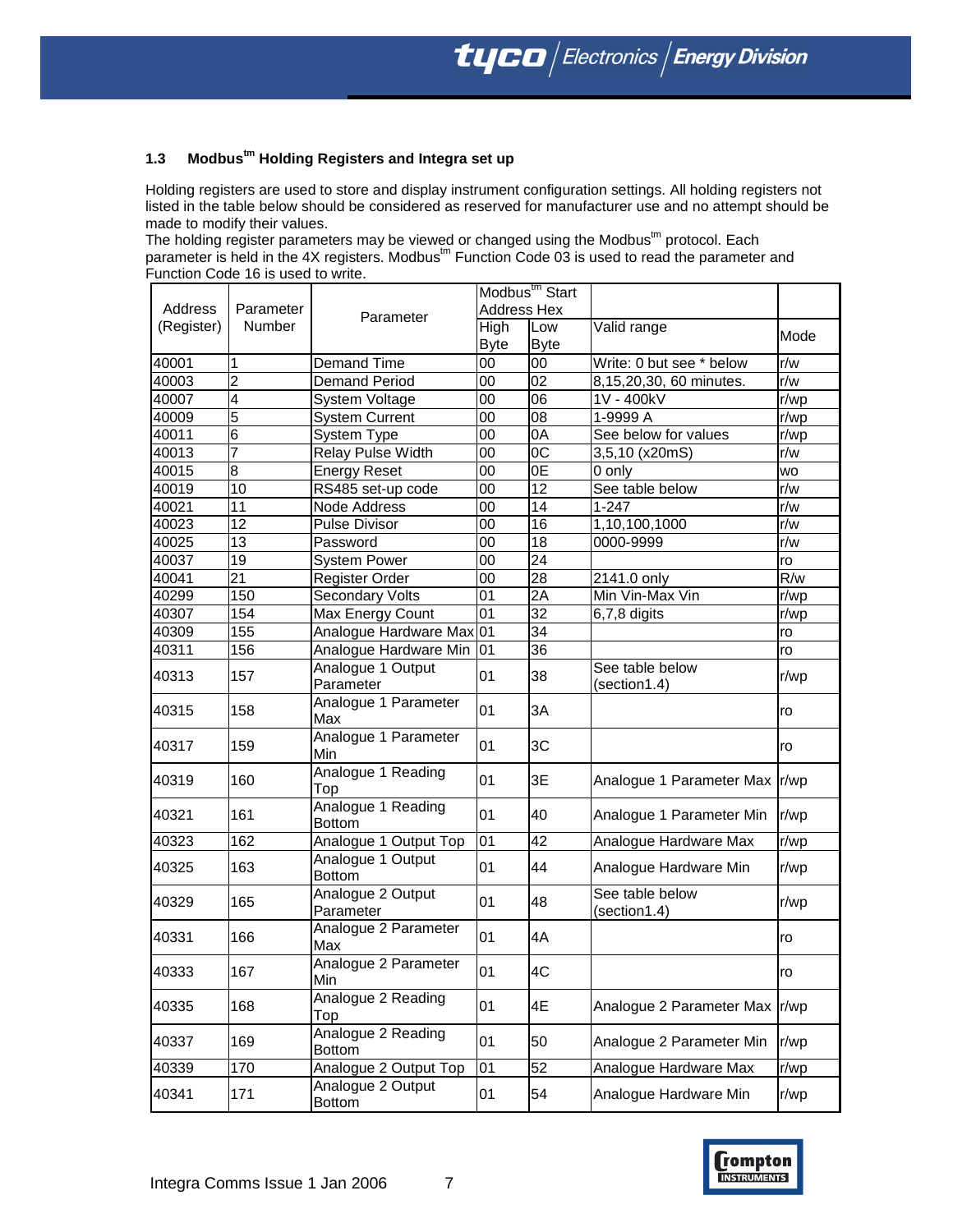| Address    | Parameter | Parameter                           | Modbus <sup>tm</sup> Start<br><b>Address Hex</b> |             |                                 |      |
|------------|-----------|-------------------------------------|--------------------------------------------------|-------------|---------------------------------|------|
| (Register) | Number    |                                     | High<br><b>Byte</b>                              | Low<br>Byte | Valid range                     | Mode |
| 40345      | 173       | Analogue 3 Output<br>Parameter      | 01                                               | 58          | See table below<br>(section1.4) | r/wp |
| 40347      | 174       | Analogue 3 Parameter<br>Max         | 01                                               | 60          |                                 | ro   |
| 40349      | 175       | Analogue 3 Parameter<br>Min         | 01                                               | 62          |                                 | ro   |
| 40351      | 176       | Analogue 3 Reading<br>Top           | 01                                               | 64          | Analogue 3 Parameter Max   r/wp |      |
| 40353      | 177       | Analogue 3 Reading<br><b>Bottom</b> | 01                                               | 60          | Analogue 3 Parameter Min        | r/wp |
| 40355      | 178       | Analogue 3 Output Top               | 01                                               | 62          | Analogue Hardware Max           | r/wp |
| 40357      | 179       | Analogue 3 Output<br><b>Bottom</b>  | 01                                               | 64          | Analogue Hardware Min           | r/wp |
| 40361      | 181       | Analogue 4 Output<br>Parameter      | 01                                               | 68          | See table below<br>(section1.4) | r/wp |
| 40363      | 182       | Analogue 4 Parameter<br>Max         | 01                                               | 70          |                                 | ro   |
| 40363      | 182       | Analogue 4 Parameter<br>Min         | 01                                               | 70          |                                 | ro   |
| 40361      | 181       | Analogue 4 Reading<br>Top           | 01                                               | 68          | Analogue 4 Parameter Max   r/wp |      |
| 40361      | 181       | Analogue 4 Reading<br><b>Bottom</b> | 01                                               | 68          | Analogue 4 Parameter Min        | r/wp |
| 40361      | 181       | Analogue 4 Output Top               | 01                                               | 68          | Analogue Hardware Max           | r/wp |
| 40361      | 181       | Analogue 4 Output<br><b>Bottom</b>  | 01                                               | 68          | Analogue Hardware Min           | r/wp |

 $r/w = \text{read}/\text{write } r/w$  = read and write with password clearance  $ro = \text{read } only$  wo = write only Some registers marked wo above may in fact be read, but the value returned is not valuable. It is perfectly feasible to change Integra set-up using a general purpose Modbus $^{\text{m}}$  master, but often easier to use the Integra display or Integra configurator software. The Integra configurator software has facilities to store configurations to disk for later retrieval and rapid set up of similarly configured products.

**Password** Settings marked r/wp require the instrument password to have been entered into the Password register before changes will be accepted. Once the instrument configuration has been modified, the password should be written to the password register again to protect the configuration from unauthorised or accidental change. Power cycling also restores protection. Reading the Password register returns 1 if the instrument is unprotected and 0 if it is protected from changes.

**\* Demand Time** is used to reset the demand period. A value of zero must be written to this register to accomplish this. Writing any other value will cause an error to be returned. Reading this register after instrument restart or resetting demand period gives the number of minutes of demand data up to a maximum of the demand period setting. For example, with 15 minute demand period, from reset the value will increment from zero every minute until it reaches 15. It will remain at this value until a subsequent reset occurs.

**Demand Period** represents demand time in minutes. The value written must be one of 8,15, 20 or 30,. Writing any other value will cause an error to be returned.

**System Voltage** in a PT/VT connected system represents the PT/VT primary voltage. In a direct connected (i.e. no PT.VT) system this parameter should be set the same as secondary volts.

**System Current** is the CT primary current.

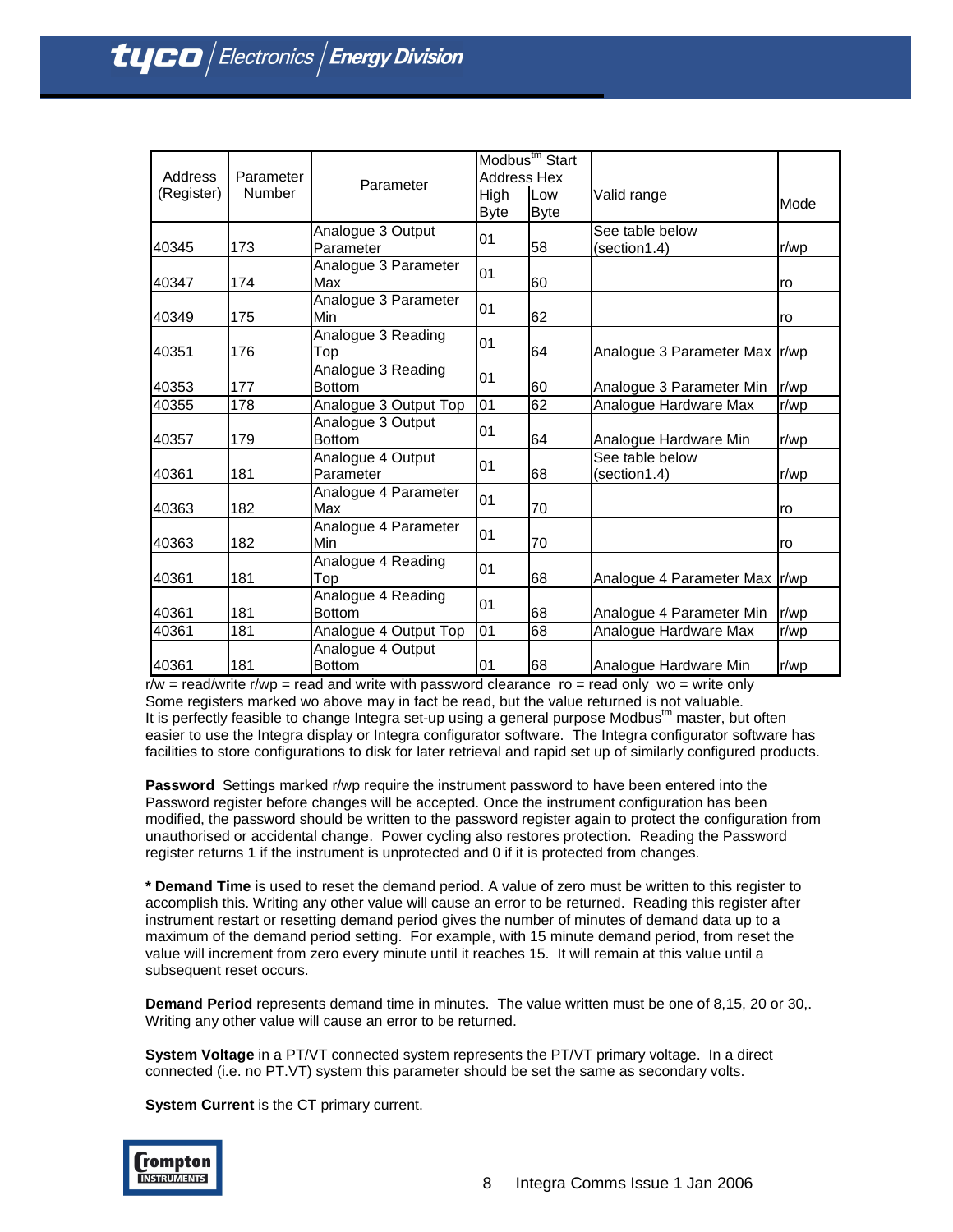**System Type** is set to '1' for single phase 2 wire, '2' for 3 Phase 3 Wire, '3' for 3 Phase 4 Wire or 4 for single phase 3 wire.

**Relay Pulse Width** is the width of the relay pulse in multiples of 20 ms. However, only values of 3 (60 ms), 5 (100 ms) or 10 (200 ms) are supported. Writing any other value will cause an error to be returned.

**Reset Energy** is used to reset the Energy readings. A value of zero must be written to this register to accomplish this. Writing any other value will cause an error to be returned.

## **RS485 Set-Up Code**

| <b>Baud Rate</b> | Parity      | Stop Bits | Decimal |
|------------------|-------------|-----------|---------|
|                  |             |           | Value   |
| 19200            | <b>NONE</b> | 2         | 30      |
| 19200            | <b>NONE</b> | 1         | 14      |
| 19200            | ODD         | 1         | 13      |
| 19200            | EVEN        | 1         | 12      |
| 9600             | <b>NONE</b> | 2         | 26      |
| 9600             | <b>NONE</b> | 1         | 10      |
| 9600             | ODD         | 1         | 9       |
| 9600             | <b>EVEN</b> | 1         | 8       |
| 4800             | <b>NONE</b> | 2         | 22      |
| 4800             | <b>NONE</b> | 1         | 6       |
| 4800             | ODD         | 1         | 5       |
| 4800             | <b>EVEN</b> | 1         | 4       |
| 2400             | <b>NONE</b> | 2         | 18      |
| 2400             | <b>NONE</b> | 1         | 2       |
| 2400             | ODD         | 1         | 1       |
| 2400             | EVEN        | 1         | 0       |

Codes not listed in the table above may give rise to unpredictable results including loss of communication. Exercise caution when attempting to change mode via direct Modbus<sup>tm</sup> writes. Use of a display or the Integra configurator software is recommended.

Node Address is the Modbus<sup>tm</sup> or JC N2 slave address for the instrument. Any value between 1 and 247 can be set.

**Pulse Rate Divisor** supports only values of 1,10,100 or 1000. Writing any other value will cause an error to be returned.

**System Power** is the maximum system power based on the values of system type, system volts and system current.

**Register Order** controls the order in which the Integra receives or sends floating-point numbers: - normal or reversed register order. In normal mode, the two registers that make up a floating point number are sent most significant bytes first. In reversed register mode, the two registers that make up a floating point number are sent least significant bytes first. To set the mode, write the value '2141.0' into this register the instrument will detect the order used to send this value and set that order for all Modbus $^{\text{tr}}$ transactions involving floating point numbers.

**Secondary Volts** indicates the voltage on the VT secondary when the voltage on the Primary is equal to the value of System Volts . The value of this register can be set to between the minimum and maximum instrument input voltage.

**Maximum Energy Count** controls the number of digits the energy (kWh and kvarh) counters can use before they roll over (i.e. resets to zero). The values of 6, 7 or 8 can be written to this register to indicate the number of digits to use. Other values will be rejected.

**Analogue Hardware Minimum** and **Analogue Hardware Maximum** indicate respectively the minimum

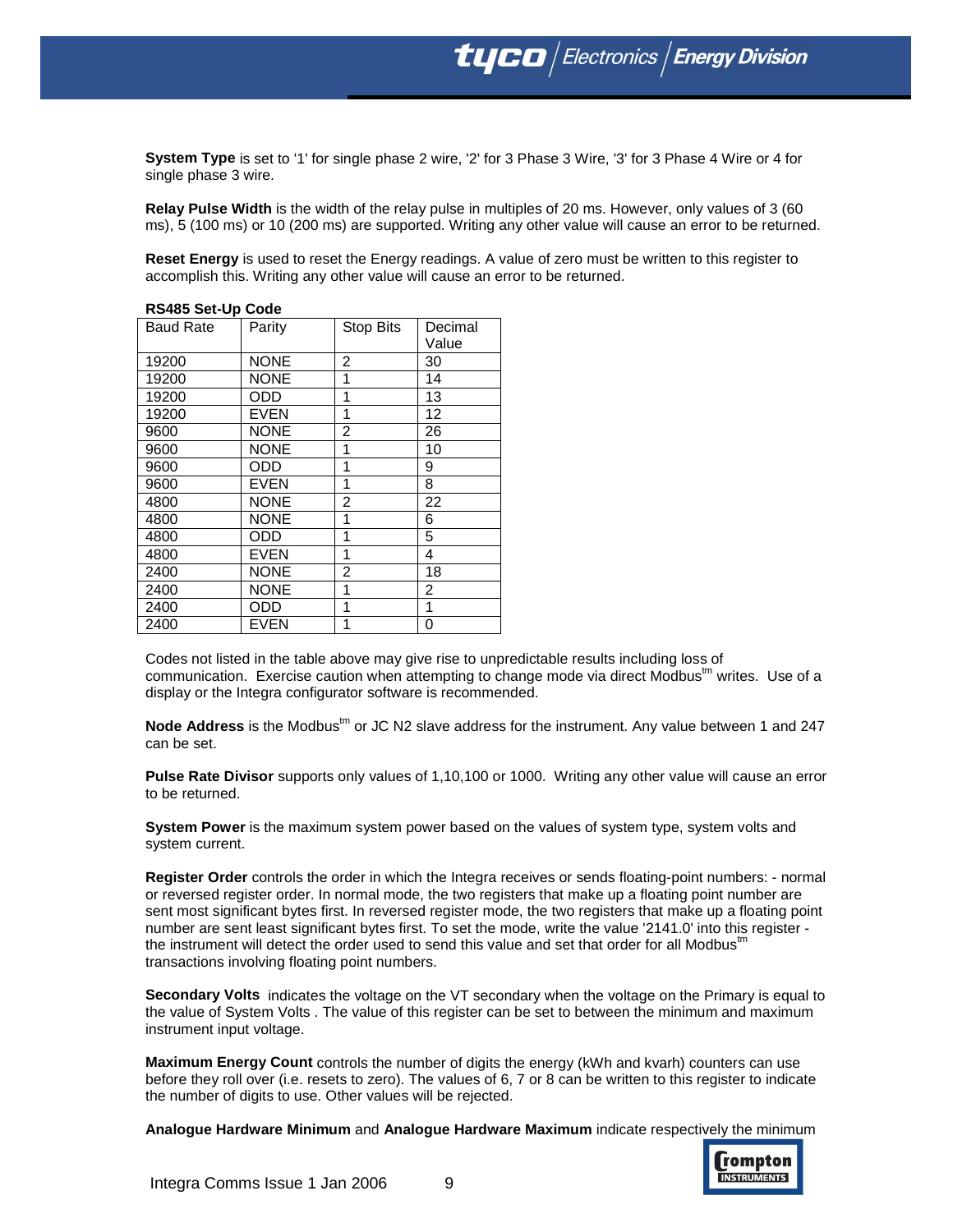and maximum output currents that the instrument analogue output hardware is capable of.

**Analogue 1 Output Parameter** indicates the number of the input parameter that is to be output on analogue output 1. A value of zero signifies the analogue output is unused.

**Analogue 1 Parameter Maximum** is the maximum value that the selected input parameter can reach.

**Analogue 1 Parameter Minimum** is the minimum value that the selected input parameter can reach.

**Analogue 1 Reading Top** represents the upper limit of the parameter value that will be output. This value can range between Parameter Minimum and Parameter Maximum.

**Analogue 1 Reading Bottom** represents the lower limit of the parameter value that will be output. This value can range between Parameter Minimum and Parameter Maximum.

**Analogue 1 Output Top** represents the analogue output level that will be achieved when the parameter reading reaches Reading Top. The value of Output Top must be between Analogue Hardware Minimum and Analogue Hardware Maximum.

**Analogue 1 Output Bottom** represents the analogue output level that will be achieved when the parameter reading reaches Reading Bottom. The value of Output Bottom must be between Analogue Hardware Minimum and Analogue Hardware Maximum.

**Analogue 2, 3 and 4** set up values function in the same way as Analogue 1, except of course, they refer to the relevant analogue channel. Analogue 3 and 4 are only relevant for the 1560/1580. Consult the 1560/80 manual for details of autoconfigure operation, which in some circumstances overrides user settings.

Note: Analogue Hardware Maximum and Minimum refer to the factory build hardware limits. It is the same for all analogue channels on a particular instrument.

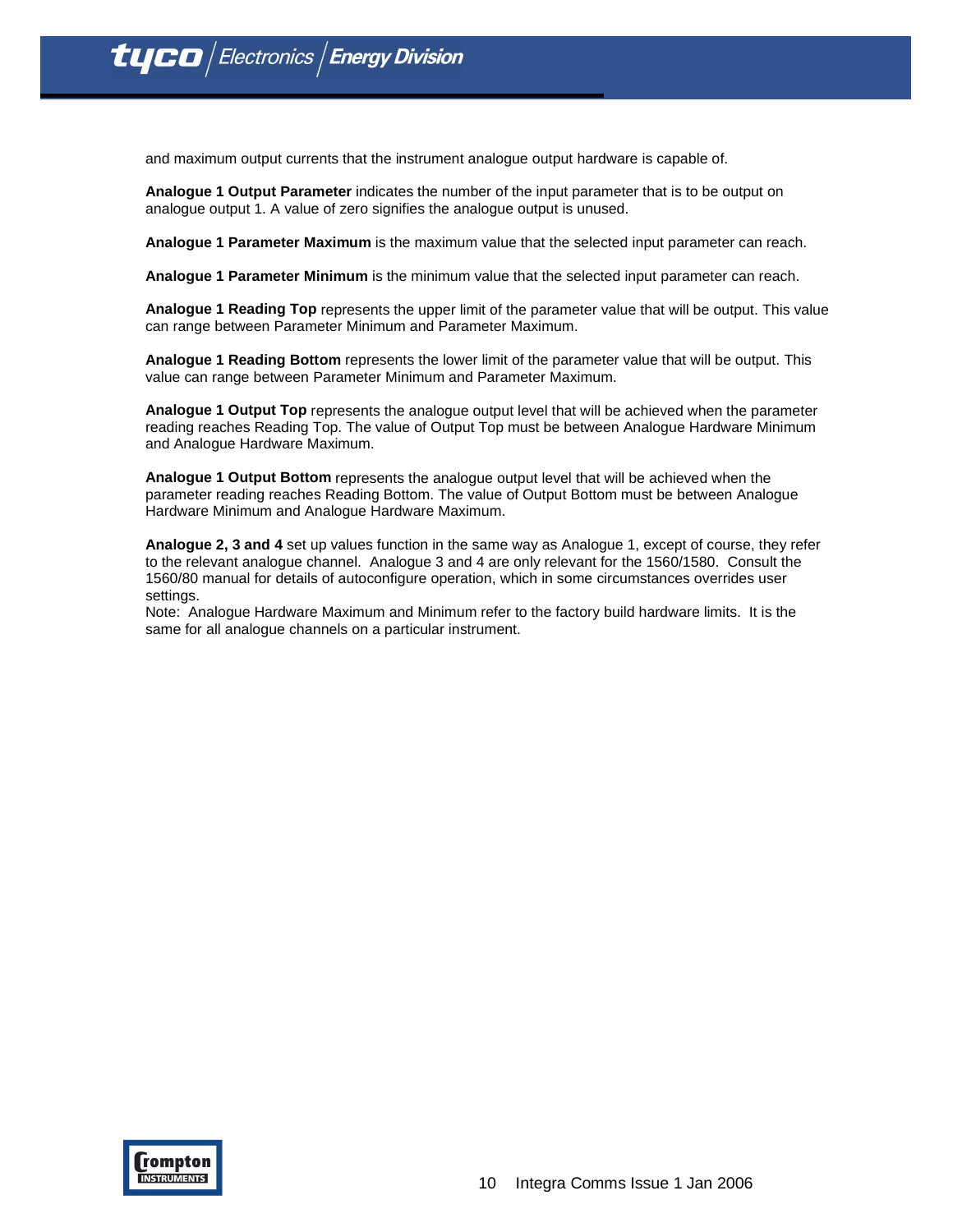### **1.4 Analogue Output setting via Modbus**

This section summarises Modbus control of analogue outputs. A more detailed explanation of analogue operation and user settings to achieve the desired output ranges is included in the Integra Installation and Operating Instructions. Review of the relevant section of the Integra instructions in conjunction with the description here may be helpful.

When the values of Output Top is greater than Output Bottom, the analogue output will operate in a conventional non-inverting mode. That is, when the selected metered value increases the analogue output will increase.

When the value of Output Top is less than Output Bottom, the analogue output will operate in inverting mode. That is, as the selected metered value increases the analogue output will decrease. This can also be achieved by reversing Reading Top and Reading Bottom values. Reversing both will self cancel. When the value of Reading Top is equal to Reading Bottom, the analogue output will operate in Threshold mode, the threshold being the value of Reading Top and Bottom. When the selected metered value rises above the threshold the analogue output will switch to Output Top. When the selected metered value falls below the threshold the analogue output will switch to Output Bottom. When Output Top is set to the same value as Output Bottom the analogue output will be fixed at the specified value, effectively turning the output into a constant current generator.

The parameters in the table following (next page) may be selected to be represented as analogue outputs. The ranges shown are the limit values for Reading Top and Reading Bottom.

When analogue outputs are used to represent either individual or average power factor, parameters have slightly different meanings.

The sign of the power factor when defining reading top and reading bottom is the sign of the active power : +ve for active power (watts) import and -ve for active power (watts) export.

The reading span which the analogue output represents always includes unity (active power import, zero vars), but subject to this, the range span may be set as desired, using Reading Top and Reading Bottom. Reading Top value sets the limit value in the "export var" quadrants

Reading Bottom value sets the limit value in the "import var" quadrants

The direction the output moves depends on the Output Top and Output Bottom values.

If Output Top is greater than Output Bottom, then the analogue output value increases as the power factor moves from the "export var" quadrants to the "import var" quadrants. This is the convention normally adopted in European technically influenced areas of the world.

If Output Top is less than Output Bottom, then the analogue output value decreases as the power factor moves from the "export var" quadrants to the "import var" quadrants. This is the convention normally adopted in North American technically influenced areas of the world.

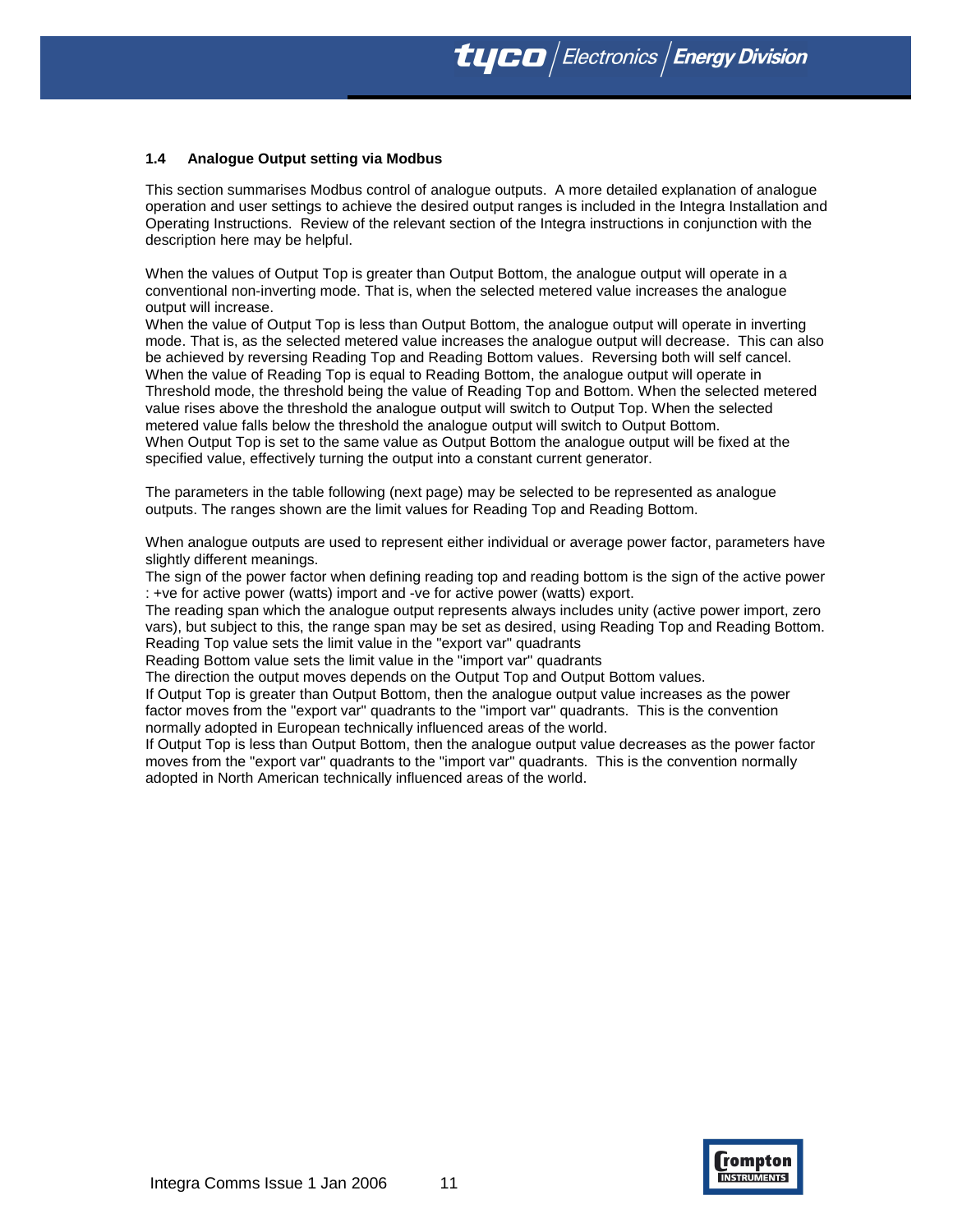|                  | <b>Parameter</b>           | <b>System Type</b>                     |                                                                                                                                                                                                                                                                                                                                                                                                                                                              |                                           |                                           |
|------------------|----------------------------|----------------------------------------|--------------------------------------------------------------------------------------------------------------------------------------------------------------------------------------------------------------------------------------------------------------------------------------------------------------------------------------------------------------------------------------------------------------------------------------------------------------|-------------------------------------------|-------------------------------------------|
| No.              | <b>Name</b>                | 3 Ø 4 wire                             | 3 Ø 3 wire                                                                                                                                                                                                                                                                                                                                                                                                                                                   | 10 3 wire                                 | 1 Ø 2 wire                                |
| $\mathbf{1}$     | Volts 1                    | $0 - 1.2 * Vs$                         | $0 - 1.2 * Vs$                                                                                                                                                                                                                                                                                                                                                                                                                                               | $0 - 1.2 * Vs$                            | $0 - 1.2 * Vs$                            |
| ا C              | Volts 2                    | $0 - 1.2 * Vs$                         | $0 - 1.2 * Vs$                                                                                                                                                                                                                                                                                                                                                                                                                                               | $0 - 1.2 * Vs$                            |                                           |
| က                | Volts 3                    | $0 - 1.2 * Vs$                         | $0 - 1.2 * Vs$                                                                                                                                                                                                                                                                                                                                                                                                                                               |                                           |                                           |
|                  | Current 1                  | $0 - 1.2 *$ Is                         | $0 - 1.2 *$ Is                                                                                                                                                                                                                                                                                                                                                                                                                                               | $0 - 1.2 *$ Is                            | $0 - 1.2 *$ Is                            |
| $\frac{4}{5}$    | Current 2                  | $0 - 1.2 *$ Is                         | $0 - 1.2 *$ Is                                                                                                                                                                                                                                                                                                                                                                                                                                               | $0 - 1.2 *$ Is                            |                                           |
| $6\overline{6}$  | Current 3                  | $0 - 1.2 *$ Is                         | $0 - 1.2 *$ Is                                                                                                                                                                                                                                                                                                                                                                                                                                               |                                           |                                           |
| $\overline{7}$   | W 1                        | $± 1.44 * Vs * Is$                     |                                                                                                                                                                                                                                                                                                                                                                                                                                                              | $\pm$ 1.44 * Vs * Is $\pm$ 1.44 * Vs * Is |                                           |
| $\overline{8}$   | W 2                        | $± 1.44 * Vs * Is$                     |                                                                                                                                                                                                                                                                                                                                                                                                                                                              | $± 1.44 * Vs * Is$                        |                                           |
| б,               | W <sub>3</sub>             | $± 1.44 * Vs * ls$                     |                                                                                                                                                                                                                                                                                                                                                                                                                                                              |                                           |                                           |
| 10               | VA <sub>1</sub>            | $0 - 1.44 * Vs * Is$                   |                                                                                                                                                                                                                                                                                                                                                                                                                                                              |                                           | $0 - 1.44$ * Vs * Is $0 - 1.44$ * Vs * Is |
| 11               | VA <sub>2</sub>            | $0 - 1.44 \times \sqrt{s}$ Is          |                                                                                                                                                                                                                                                                                                                                                                                                                                                              | $0 - 1.44 * Vs * Is$                      |                                           |
| 12               | VA <sub>3</sub>            | $0 - 1.44 * Vs * Is$                   |                                                                                                                                                                                                                                                                                                                                                                                                                                                              |                                           |                                           |
| 13               | var 1                      | $± 1.44 * Vs * Is$                     |                                                                                                                                                                                                                                                                                                                                                                                                                                                              | $\pm$ 1.44 $^*$ Vs $^*$ Is                | $\pm$ 1.44 $*$ Vs $*$ Is                  |
| 14               | var <sub>2</sub>           | $± 1.44 * Vs * Is$                     |                                                                                                                                                                                                                                                                                                                                                                                                                                                              | ± 1.44 * Vs * Is                          |                                           |
| 15               | var 3                      | $\pm$ 1.44 $*$ Vs $*$ Is               |                                                                                                                                                                                                                                                                                                                                                                                                                                                              |                                           |                                           |
| 16               | Power Factor 1             | ±1                                     |                                                                                                                                                                                                                                                                                                                                                                                                                                                              | ± 1                                       | ± 1                                       |
| 17               | Power Factor 2             | ± 1                                    |                                                                                                                                                                                                                                                                                                                                                                                                                                                              | ±1                                        |                                           |
| 18               | Power Factor 3             | ±1                                     |                                                                                                                                                                                                                                                                                                                                                                                                                                                              |                                           |                                           |
| 19               | Phase Angle 1 deg.         | ±180                                   |                                                                                                                                                                                                                                                                                                                                                                                                                                                              | ± 180                                     | ± 180                                     |
| 20               | Phase Angle 2 deg.         | ± 180                                  |                                                                                                                                                                                                                                                                                                                                                                                                                                                              | ± 180                                     |                                           |
| 21               | Phase Angle 3 deg.         | ±180                                   |                                                                                                                                                                                                                                                                                                                                                                                                                                                              |                                           |                                           |
| 22               | Voltage (Average)          | $0 - 1.2 * Vs$                         | $0 - 1.2 * Vs$                                                                                                                                                                                                                                                                                                                                                                                                                                               | $0 - 1.2 * Vs$                            | $0 - 1.2 * Vs$                            |
| 24               | Current (Average)          | $0 - 1.2 *$ Is                         | $0 - 1.2 *$ Is                                                                                                                                                                                                                                                                                                                                                                                                                                               | $0 - 1.2 *$ Is                            | $0 - 1.2 *$ Is                            |
| 25               | Current (Sum)              | $0 - 3.6 *$ Is                         | $0 - 3.6 *$ Is                                                                                                                                                                                                                                                                                                                                                                                                                                               | $0 - 2.4 *$ Is                            | $0 - 1.2 *$ Is                            |
| 27               | W (Sum)                    | $\pm$ 4.32 $^{\star}$ Vs $^{\star}$ Is | $\pm$ 1.44 * $\sqrt{3}$ * Vs * Is $\pm$ 2.88 * Vs * Is $\pm$ 1.44 * Vs * Is                                                                                                                                                                                                                                                                                                                                                                                  |                                           |                                           |
| 9                | VA (Sum)                   |                                        | $0 - 4$ . 32 * Vs * ls $\boxed{0 - 1.44 \cdot \sqrt{3} \cdot \sqrt{5} \cdot \sqrt{5}}$ ls $\boxed{0 - 2.88 \cdot \sqrt{5} \cdot \sqrt{5}}$ ls $\boxed{0 - 1.44 \cdot \sqrt{5} \cdot \sqrt{5}}$ ls                                                                                                                                                                                                                                                            |                                           |                                           |
| 31               | var (Sum)                  | $±$ 4.32 $*$ Vs $*$ Is                 | ± 1.44 * √3 * Vs * Is                                                                                                                                                                                                                                                                                                                                                                                                                                        | $\pm$ 2.88 $^{\star}$ Vs $^{\star}$ Is    | $\pm$ 1.44 * Vs * Is                      |
| 32               | Power Factor (Average)     | ± 1                                    | ±1                                                                                                                                                                                                                                                                                                                                                                                                                                                           | ±1                                        | ±1                                        |
| 34               | Phase Angle (Avg) deg.     | ± 180                                  | ± 180                                                                                                                                                                                                                                                                                                                                                                                                                                                        | ± 180                                     | ± 180                                     |
| 36               | <b>Frequency Hz</b>        | $40 - 70$                              | $40 - 70$                                                                                                                                                                                                                                                                                                                                                                                                                                                    | $40 - 70$                                 | $40 - 70$                                 |
| 43               | Import Power Demand        |                                        | $0 - 4$ . 32 * Vs * Is $\left 0 - 1.44 \cdot \sqrt{3} \cdot \sqrt{5} \cdot \sqrt{5} \cdot \sqrt{5} \cdot \sqrt{5} \cdot \sqrt{5} \cdot \sqrt{5} \cdot \sqrt{5} \cdot \sqrt{5} \cdot \sqrt{5} \cdot \sqrt{5} \cdot \sqrt{5} \cdot \sqrt{5} \cdot \sqrt{5} \cdot \sqrt{5} \cdot \sqrt{5} \cdot \sqrt{5} \cdot \sqrt{5} \cdot \sqrt{5} \cdot \sqrt{5} \cdot \sqrt{5} \cdot \sqrt{5} \cdot \sqrt{5} \cdot \sqrt{5} \cdot \sqrt{5} \cdot \sqrt{5} \cdot \sqrt{5}$ |                                           |                                           |
| 44               | Import Power Max. Dem.     |                                        | $\left 0-4.32 \right ^{*}$ Vs $^{*}$ Is $\left 0-1.44 \right ^{*}$ $\sqrt{3}$ $^{*}$ Vs $^{*}$ Is $\left 0-2.88 \right ^{*}$ Vs $^{*}$ Is $\left 0-1.44 \right ^{*}$ Vs $^{*}$ Is                                                                                                                                                                                                                                                                            |                                           |                                           |
| 53               | <b>Current Demand</b>      | $0 - 3.6 *$ Is                         | $0 - 3.6 * \overline{ls}$                                                                                                                                                                                                                                                                                                                                                                                                                                    | $0 - 2.4$ * Is                            | $0 - 1.2 *$ Is                            |
| 54               | <b>Current Max. Demand</b> | $0 - 3.6 *$ Is                         | $0 - 3.6 *$ Is                                                                                                                                                                                                                                                                                                                                                                                                                                               | $0 - 2.4 *$ Is                            | $0 - 1.2 *$ Is                            |
| $\overline{1}01$ | Volts L1-L2                | $0 - 1.2 * \sqrt{3} * Vs$              |                                                                                                                                                                                                                                                                                                                                                                                                                                                              | $0 - 2.4 * Vs$                            |                                           |
| 102              | Volts L2-L3                | $0 - 1.2 * \sqrt{3} * Vs$              |                                                                                                                                                                                                                                                                                                                                                                                                                                                              |                                           |                                           |
| 103              | Volts L3-L1                | $0 - 1.2 * \sqrt{3} * Vs$              |                                                                                                                                                                                                                                                                                                                                                                                                                                                              |                                           |                                           |
|                  | 104 Volts Line-Line (Avg)  | $0 - 1.2 * \sqrt{3} * \sqrt{s}$        |                                                                                                                                                                                                                                                                                                                                                                                                                                                              | $0 - 2.4 * Vs$                            |                                           |
| 113              | Neutral Current            | $0 - 1.2 *$ Is                         |                                                                                                                                                                                                                                                                                                                                                                                                                                                              | $0 - 1.2 *$ Is                            | $0 - 1.2 *$ Is                            |
| 118              | THD Va %                   | $0 - 100$                              | $0 - 100$                                                                                                                                                                                                                                                                                                                                                                                                                                                    | $0 - 100$                                 | $0 - 100$                                 |
| 119              | THD Vb %                   | $0 - 100$                              | $0 - 100$                                                                                                                                                                                                                                                                                                                                                                                                                                                    | $0 - 100$                                 |                                           |
| 120              | THD Vc %                   | $0 - 100$                              | $0 - 100$                                                                                                                                                                                                                                                                                                                                                                                                                                                    |                                           |                                           |
| 121              | THD Ia %                   | $0 - 100$                              | $0 - 100$                                                                                                                                                                                                                                                                                                                                                                                                                                                    | $0 - 100$                                 | $0 - 100$                                 |
| 122              | THD Ib %                   | $0 - 100$                              | $0 - 100$                                                                                                                                                                                                                                                                                                                                                                                                                                                    | $0 - 100$                                 |                                           |
| 123              | THD Ic %                   | $0 - 100$                              | $0 - 100$                                                                                                                                                                                                                                                                                                                                                                                                                                                    |                                           |                                           |
| 125              | THD Voltage (Avg) %        | $0 - 100$                              | $0 - 100$                                                                                                                                                                                                                                                                                                                                                                                                                                                    | $0 - 100$                                 | $0 - 100$                                 |
| 126              | THD Current (Avg) %        | $0 - 100$                              | $0 - 100$                                                                                                                                                                                                                                                                                                                                                                                                                                                    | $0 - 100$                                 | $0 - 100$                                 |

Vs = System Volts, Is = System Current.

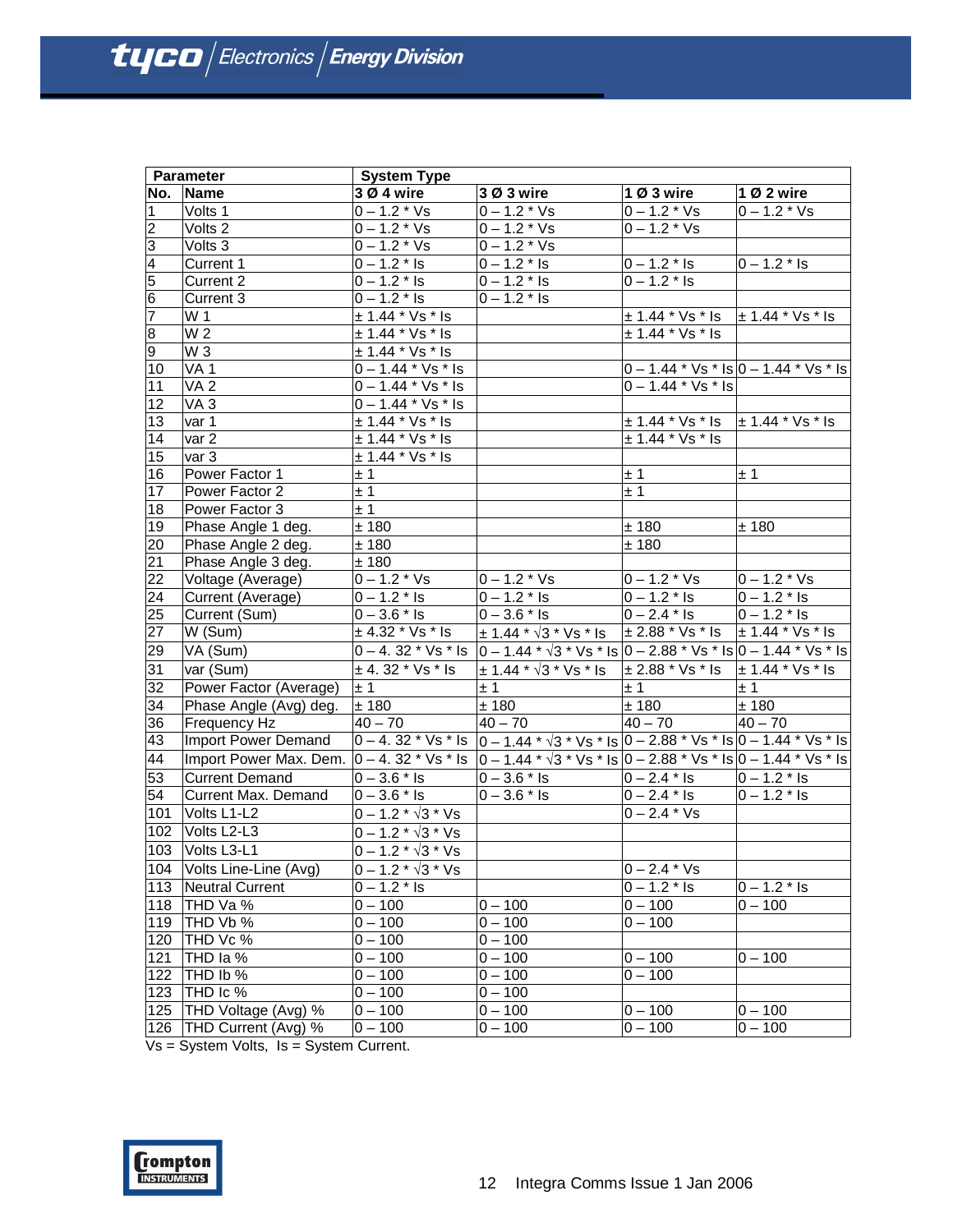# **2 RS485 Implementation of Johnson Controls Metasys**

These notes briefly explain Metasys and Crompton Instruments Integra integration. Use these notes with the Metasys Technical Manual, which provides information on installing and commissioning Metasys N2 Vendor devices.

## **2.1 Application details**

The Integra is a N2 Vendor device that connects directly with the Metasys N2 Bus. This implementation assigns 54 key electrical parameters to ADF points, each with override capability.

- Components requirements
- Integra with RS485 card and N2 port available.
- N2 Bus cable.

#### **2.2 Metasys release requirements**

- Metasys OWS software release 7.0 or higher.
- Metasys NCM311. NCM360.

#### **2.3 Support for Metasys Integration**

Johnson Control Systems System House, Randalls Research Park, Randalls Way, Leatherhead, Surrey, KT22 7TS England

## **2.4 Support for Crompton Integra operation**

This is available via local sales and service centre.

#### **2.5 Design considerations**

When integrating the Crompton equipment into a Metasys Network, keep the following considerations in mind.

- Make sure all Crompton equipment is set up, started and running properly before attempting to integrate with the Metasys Network.
- A maximum of 32 devices can be connected to any one NCM N2 Bus.

| <b>Vendor Address</b> |              | 1-247 (Limited by co-resident Modbus <sup>tm</sup> protocol) |  |
|-----------------------|--------------|--------------------------------------------------------------|--|
| <b>Port Set-up</b>    |              |                                                              |  |
| <b>Baud Rate*</b>     | 9600         |                                                              |  |
| <b>Duplex</b>         | Half         |                                                              |  |
| <b>Word Length</b>    | 8            |                                                              |  |
| Stop Bits*            |              |                                                              |  |
| Parity*               | None         |                                                              |  |
| <b>Interface</b>      | <b>RS485</b> |                                                              |  |

\* The user should ensure these values are set as shown on the Integra for compatibility with the N2 network.

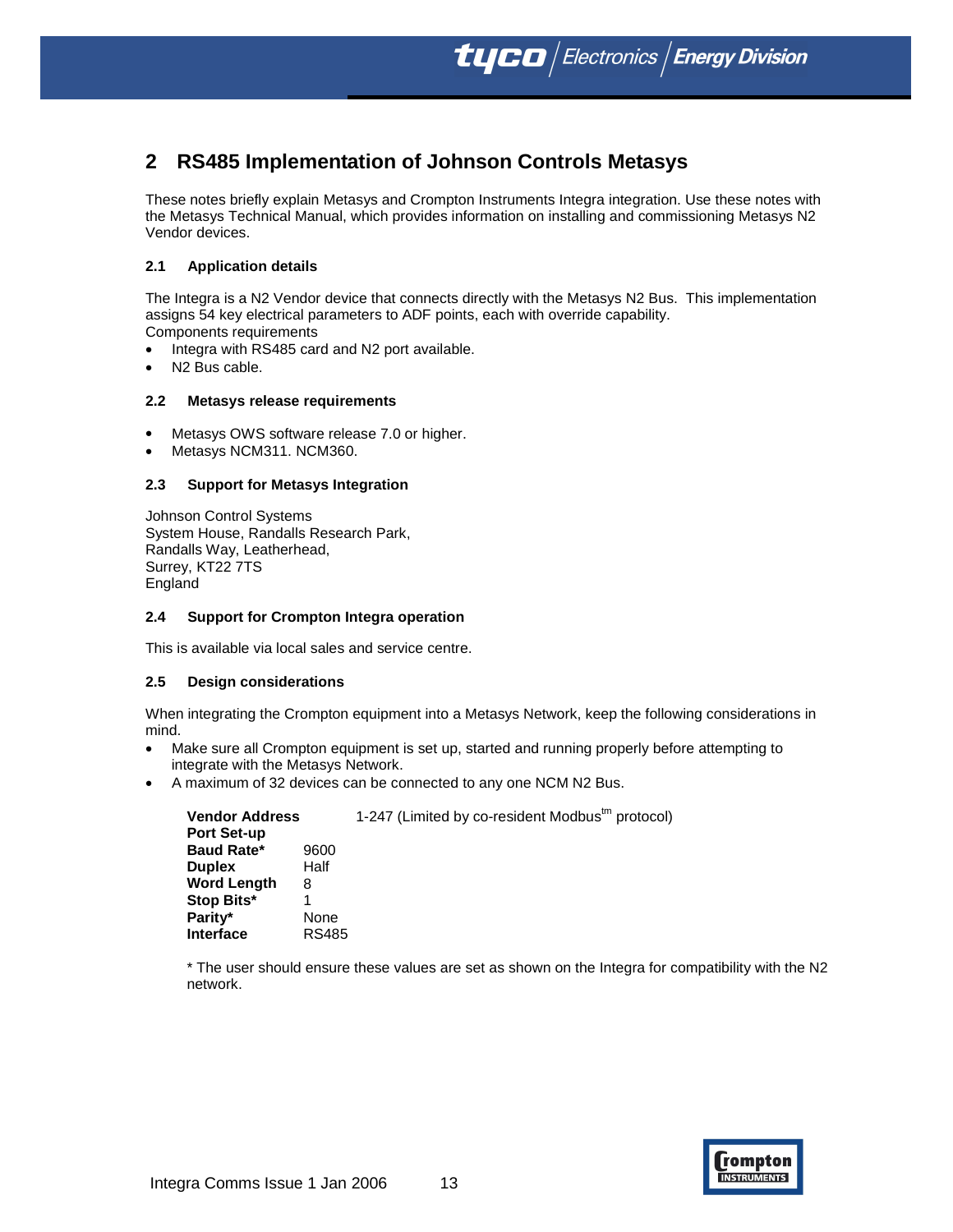| <b>Address</b>  | <b>Parameter Description</b>             | <b>Units</b>           |
|-----------------|------------------------------------------|------------------------|
| $\mathbf{1}$    | Voltage 1                                | Volts                  |
| $\overline{c}$  | Voltage 2                                | Volts                  |
| 3               | Voltage 3                                | Volts                  |
| 4               | Current 1                                | Amps                   |
| 5               | Current 2                                | Amps                   |
| 6               | Current 3                                | Amps                   |
| $\overline{7}$  | Voltage average                          | Volts                  |
| 8               | Current average                          | Amps                   |
| 9               | Power (Watts) Sum                        | <b>KW</b>              |
| 10              | VA Sum                                   | kVA                    |
| 11              | var Sum                                  | kvar                   |
| 12              | Power Factor average                     |                        |
| 13              | Frequency                                | Hz                     |
| 14              | Active Energy (Import) (6 digits max)    | kWh                    |
| 15              | Reactive Energy (Import) (6 digits max)  | kvarh                  |
| 16              | <b>Watts Demand (Import)</b>             | kWatts                 |
| 17              | Maximum Watts Demand (Import)            | kWatts                 |
| 18              |                                          |                        |
|                 | Amps Demand                              | Amps                   |
| 19              | Maximum Amps Demand                      | Amps                   |
| 20              | Voltage L1-L2 (calculated)               | Volts                  |
| 21              | Voltage L2-L3 (calculated)               | Volts                  |
| 22              | Voltage L3-L1 (calculated)               | Volts                  |
| 23              | <b>Neutral Current</b>                   | Amps                   |
| 24              | Active Energy (Import) (less param 1A)   | GWh                    |
| 25              | Reactive Energy (Import) (less param 15) | Gvarh                  |
| 26              | THD <sub>V1</sub>                        | %                      |
| 27              | THD <sub>V2</sub>                        | $\%$                   |
| 28              | THD V3                                   | $\%$                   |
| 29              | THD I1                                   | %                      |
| 30              | <b>THD 12</b>                            | $\%$                   |
| 31              | THD 13                                   | $\%$                   |
| 32              | <b>THD Vmean</b>                         | %                      |
| 33              | THD Imean                                | $\%$                   |
| $\overline{34}$ | Power (Watts) 1                          | $\overline{\text{KW}}$ |
| 35              | Power (Watts) 2                          | kW                     |
| 36<br>37        | Power (Watts) 3                          | kW<br>kVA              |
| 38              | VA <sub>1</sub><br>VA <sub>2</sub>       | kVA                    |
| 39              | VA <sub>3</sub>                          | kVA                    |
| 40              | var 1                                    | kVAr                   |
| 41              | var 2                                    | kVAr                   |
| 42              | var 3                                    | kVAr                   |
| 43<br>44        | PF <sub>1</sub><br>PF <sub>2</sub>       |                        |
|                 |                                          |                        |

## **2.6 METASYS N2 Integra Point Mapping table**

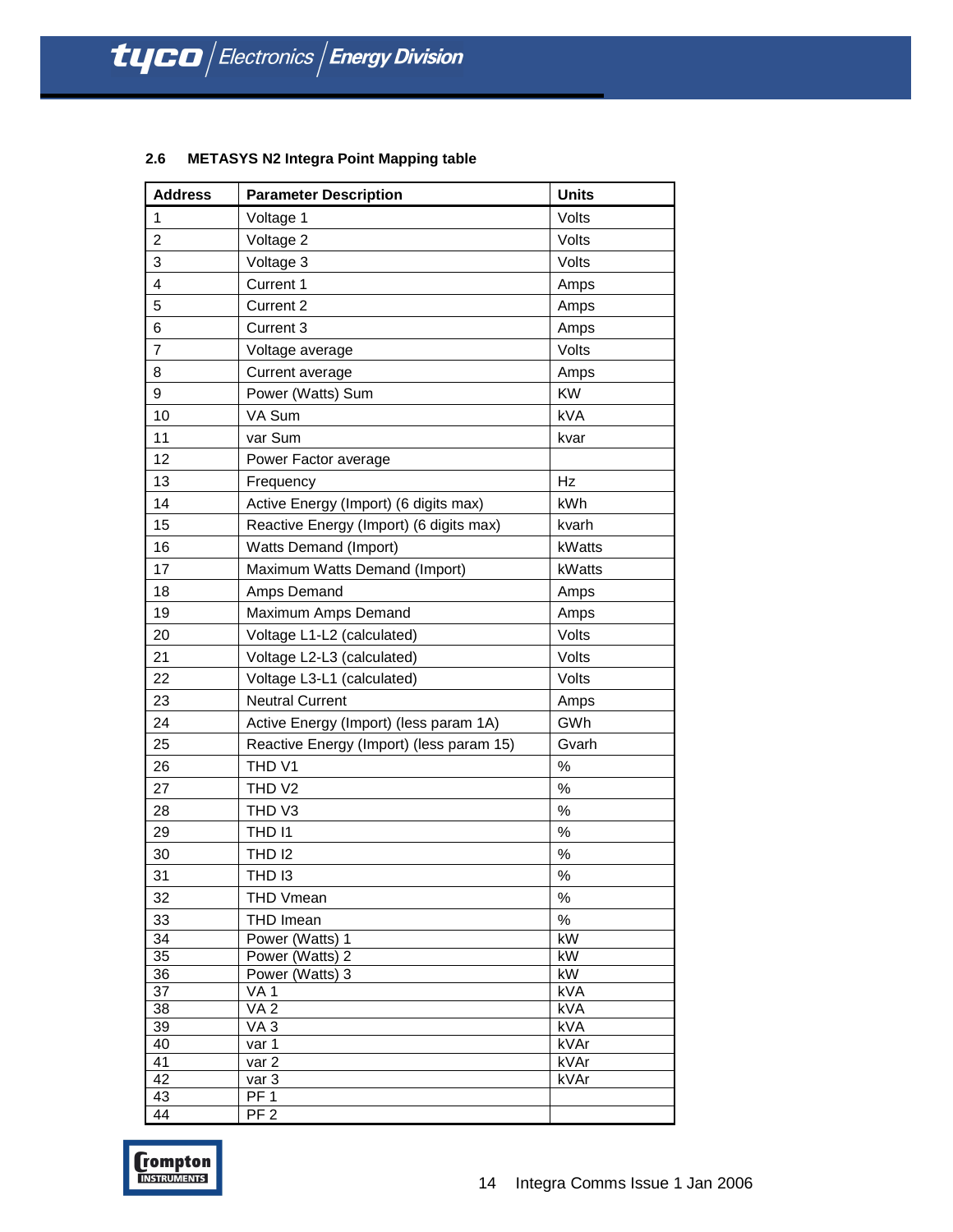| 45 | PF <sub>3</sub>          |                |
|----|--------------------------|----------------|
| 46 | <b>PA1</b>               | degrees        |
| 47 | PA <sub>2</sub>          | degrees        |
| 48 | PA <sub>3</sub>          | degrees        |
| 49 | A Sum                    | amps           |
| 50 | VLL Ave                  | volts          |
| 51 | Exp Wh (6 digits max)    | kWh            |
| 52 | Exp Wh (less param 51)   | GWh            |
| 53 | Exp VArh (6 digits max)  | kVArh          |
| 54 | Exp VArh (less param 53) | GVArh          |
| 55 | <b>Command Register</b>  | See note below |
| 56 | VAh (6 digits max)       | kVAh           |
| 57 | VAh (less param 56)      | GVAh           |

Command Register: The command register is used to clear energy registers by override with 156001.0 and clear demand registers by override with 156002.0

Energy registers: Principal energy registers are reported in pairs – the one showing the least significant 6 digits and the other showing the overflow, or more significant digits. The total energy since the last reset is found by combining both these registers appropriately. This allows energy register rollover to be postponed, and maintains consistency.

Register pairs are:

14 and 24 (active import energy)

15 and 25 (reactive import energy)

51 and 52 (active export energy)

53 and 54 (reactive export energy)

56 and 57 (apparent energy)

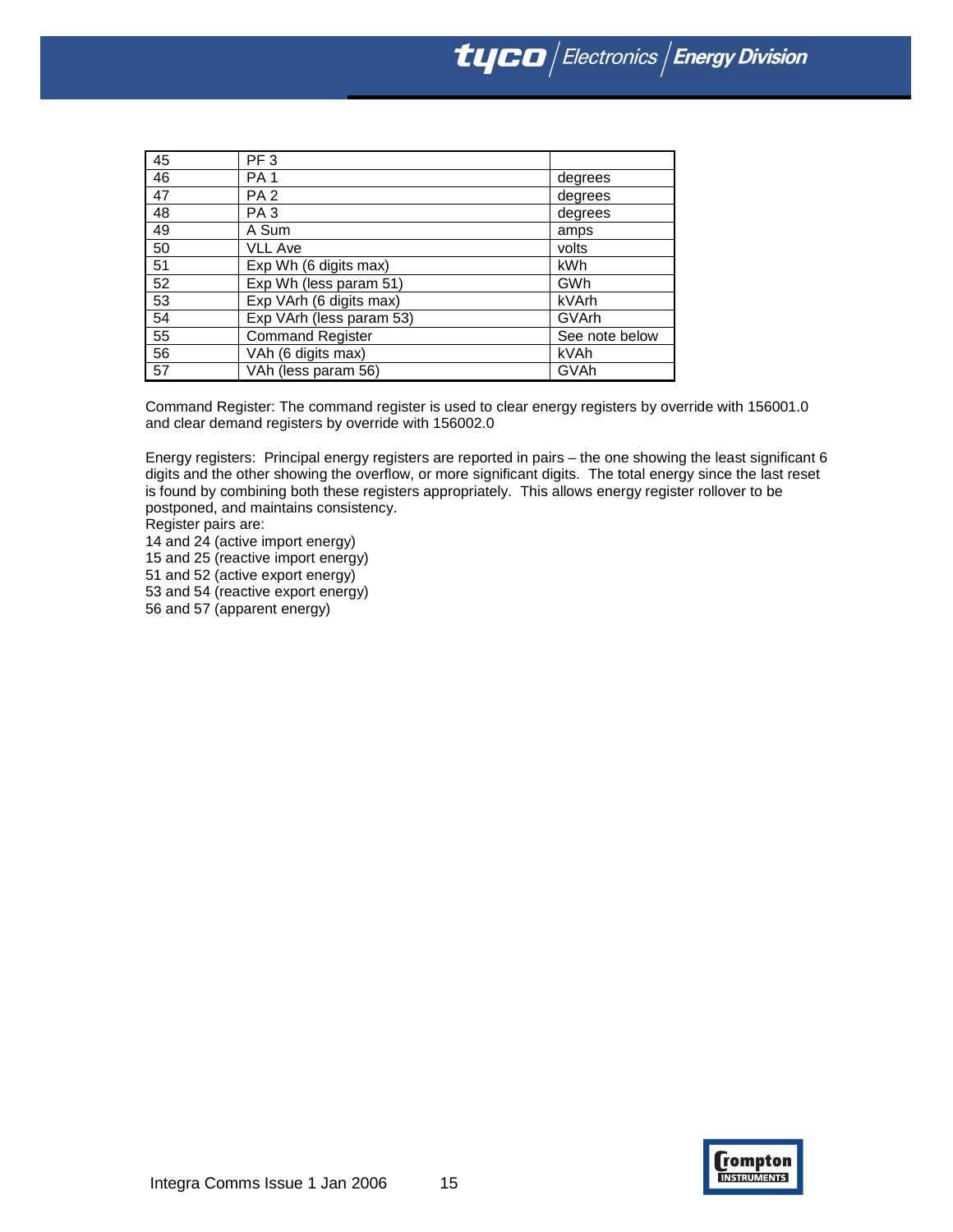# **3 Integra Profibus Interface**

The Integra Profibus interface implements a "modular" slave, in which the I/O set is not fixed but allows modules, real or virtual, to be selected ("plugged in") at configuration time. The configuration tool will be specific to the manufacturer of the Profibus network Class-1 Master unit. However, the slave device GSD file provides the data to the configuration tool that will associate a module type (e.g. "VA Phase 1") with configuration data.

## **3.1 GSD file**

A copy of the GSD file may be accessed via the website : www.crompton-instruments.com, on the same page as Integra instruction and operation manuals.

## **3.2 Floating Point Format**

As with Modbus, data transfer occurs using IEEE floating point format. The convention for the four bytes of floating-point data is to transmit and receive it in Big Endian format, that is, the most significant byte is in Data0 and the least significant byte is in Data3.

## **3.3 Single Parameter access**

The system described doesn't allow access to all the Integra parameters simultaneously, as only 50 parameters are available in the configuration table for the Integra. Since the configuration is fixed in operation, modules can't be swapped in and out dynamically to gain access to addition parameters. So in addition to the regular parameter modules, a 'Control' module has been defined. Through the use of its I/O area a single parameter read or write facility is available.

Note: that only one instance of a 'Control' module can be used in an Integra configuration and the module must be placed after other configured modules in the table.

In order to reference the parameters, the Modbus numbering convention is used. These are shown in section 1.3.

The table below illustrates the contents of the I/O area of the Control module.

| <b>Output Bytes</b>     | <b>Input Bytes</b> |
|-------------------------|--------------------|
| Command                 | Echo command       |
| Modbus address hi       | Echo address hi    |
| Modbus address lo       | Echo address lo    |
| Data0 write             | Data0 read         |
| Data1 write             | Data1 read         |
| Data <sub>2</sub> write | Data2 read         |
| Data 3 write            | Data3 read         |
| Status                  | Status/error       |

## **3.4 Functionality of the PLC Function Block**

The PLC programmer will need to implement a function block that can fulfil the following requirements.

#### **3.4.1 Reading**

In order to execute a read of parameter values from the Control module of the Integra, the sequence of events is as follows:

The Command should initially be null (i.e. zero). The Modbus Address is written into the output fields, then the 'Read floating-point value from an input register" (the value 4), or read floating-point value from a

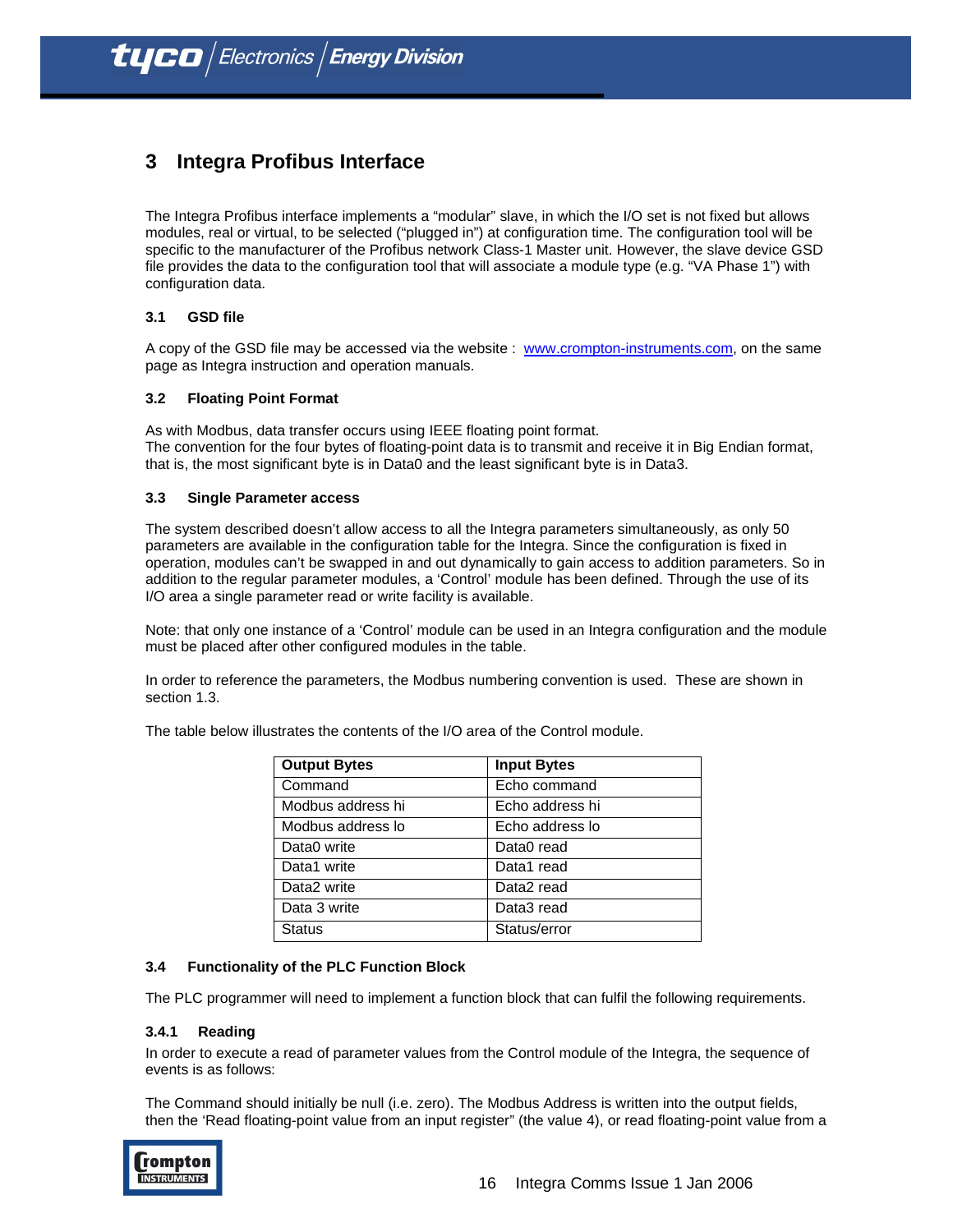**tyco** Electronics **Energy Division** 

holding register' (the value 3) is written to the command field.

The slave checks for a change in the command field as indication that there is a command to action and that the rest of the fields are valid and ready for use.

The slave will return the appropriate value in the data field, together with a confirmation/rejection value in the status field. The master checks for the command field to be echoed in the input data as indication that the rest of the fields are valid, and ready for reading. A zero in the status field indicates the command completed correctly. A non-zero value indicates an error has occurred.

The sequence is completed by outputting the null-command (zero) and awaiting confirmation (zero) from the echo-command byte.

This last step is important since Profibus transmits the I/O data continuously and repeatedly, so the slave device looks for the change in the command field to initiate the action. If this step is omitted, even though the data field may have been changed the slave will take no action unless it detects a change in the command field.

#### **3.4.2 Writing**

In order to write parameter values using the Control module, the sequence of events is as follows:

The Command should initially be null (i.e. zero). The Modbus Address is written into the output fields, then the value to be written is placed in the data field. The next item to be put into the data area is the command 'Write floating point value to Holding Register' (the value 16), written to the command field.

The slave checks for a change in the command field as indication that there is a command to action and that the rest of the fields are valid and ready for use.

The slave will return the appropriate value in the data field, together with a confirmation/rejection value in the status field. The master checks for the command field to be echoed in the input data as indication that the rest of the fields are valid, and ready for reading. A zero in the status field indicates the command completed correctly. A non-zero value indicates an error has occurred.

The sequence is completed by outputting the null-command (zero) and awaiting confirmation (zero) from the echo-command byte.

This last step is important since Profibus transmits the I/O data continuously and repeatedly, so the slave device looks for the change in the command field to initiate the action. If this step is omitted, even though the data field may have been changed the slave will take no action unless it detects a change in the command field.

#### **3.5 Common Problems**

The most common reasons why a single parameter read or write fails are:

The Command field contains a value not supported by the module. (Values 0, 3, 4, and 16 are permissible).

The Modbus Address is incorrect. Correct Modbus address values can be found in the table of available parameters contained in this guide.

A parameter is being written to that requires the password to be entered in the password register before it can be changed.

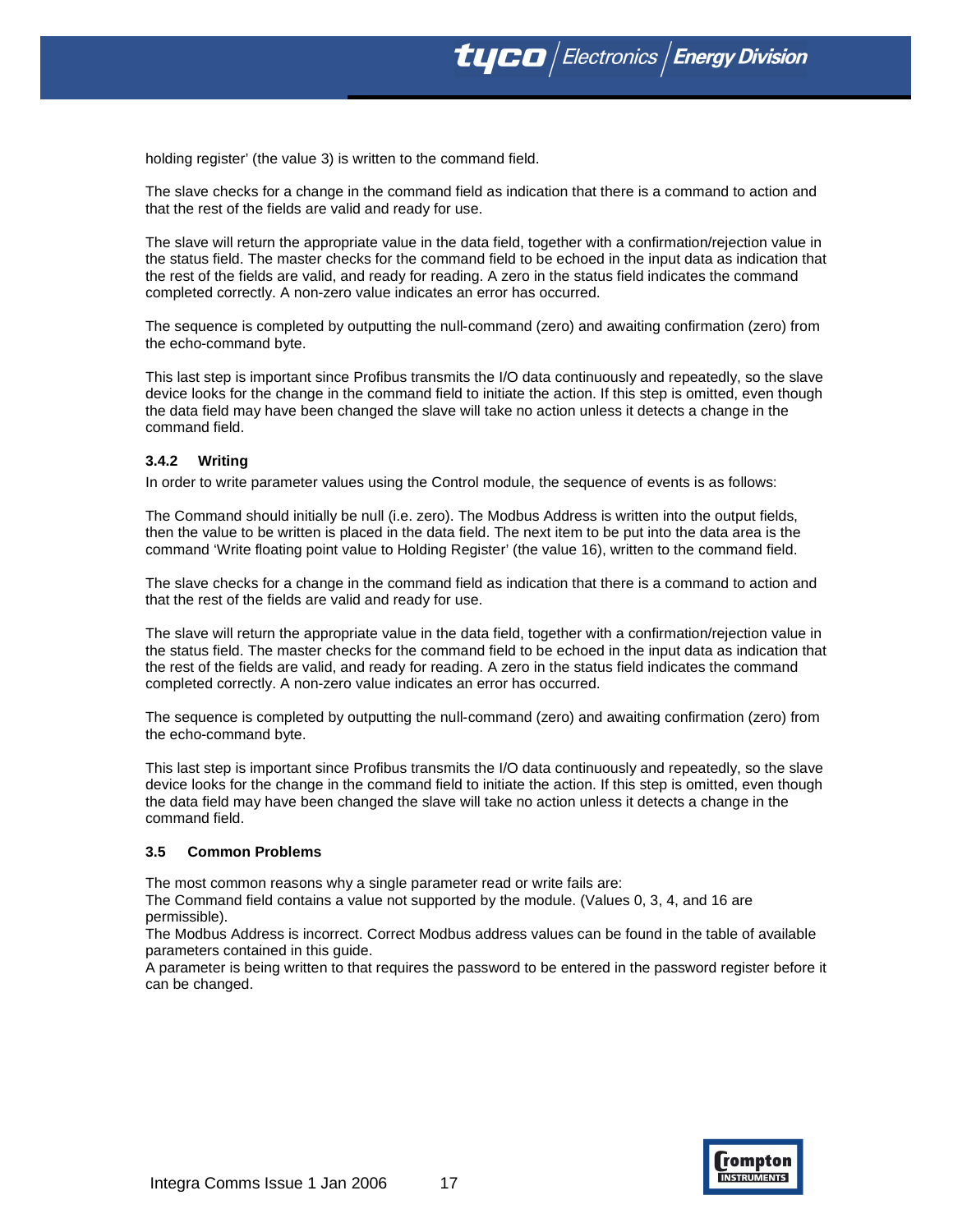## 4 **The LonWorks Interface**

This section details the LonMark Objects that make up the network interface of the Integra 1530/1560/1580 Meter or transducer.

The Implementation contains eight objects: Voltmeter, Ammeter, Power meter, Energy Meter, Demand Ammeter, Demand Power, Power Quality and Bus Generator. In addition, there is a ninth object known as the Node object which is used by network management tools and/or customised device plug-ins (Windows application) to manage the eight primary objects.

## **4.1 XIF File**

A copy of the XIF file may be accessed via the website : www.crompton-instruments.com, on the same page as Integra instruction and operation manuals.

## **4.2 Overview and Device Functional Profile**

A device using these object profiles will typically be used in industrial power and energy metering applications.



**Device Functional Profile** 

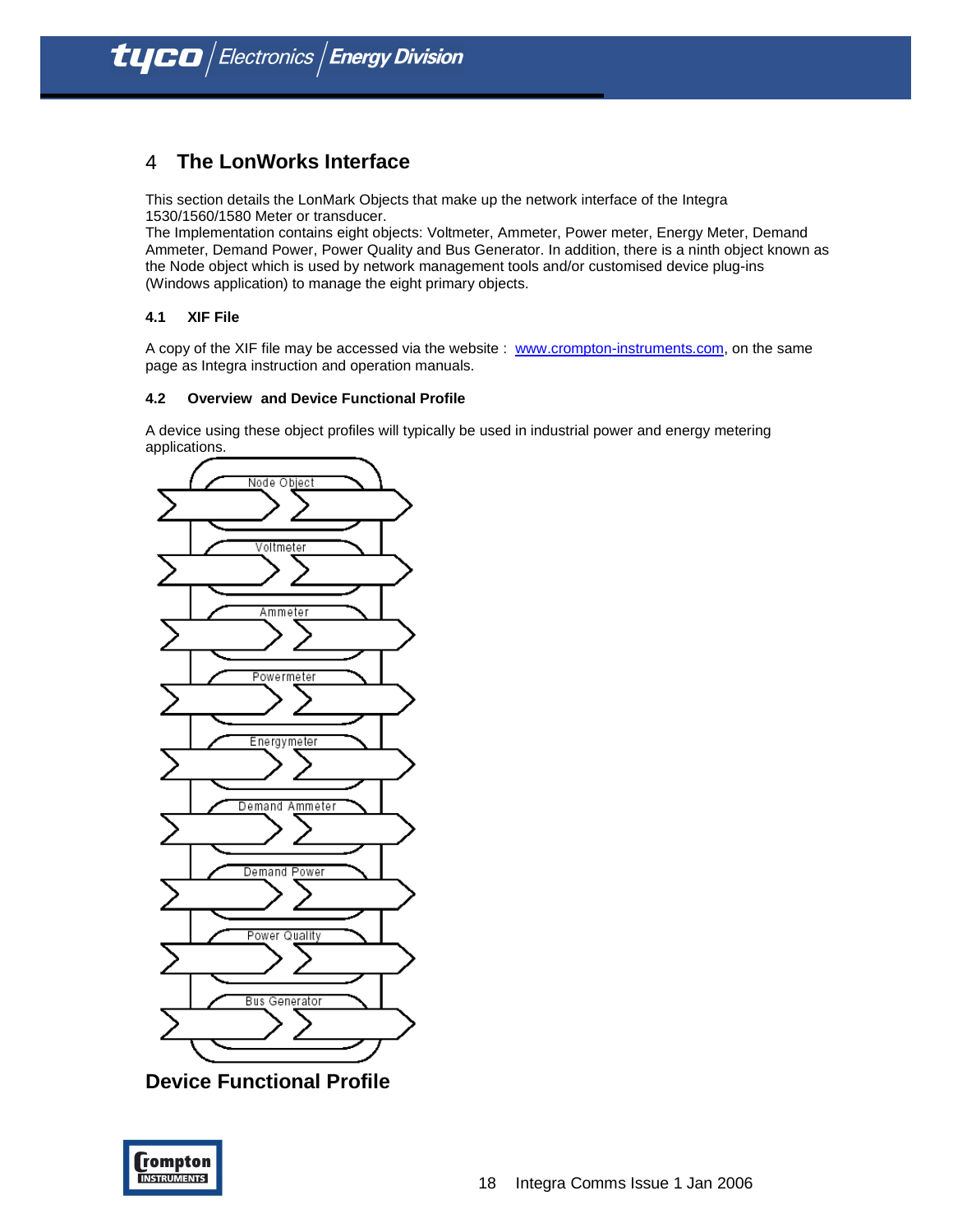tyco $/$ Electronics  $/$  Energy Division

#### **4.3 Node Object**

#### **4.3.1 Network Variables**

Object Request network input SNVT\_obj\_request nviRequest Refer to the LONMARK Application Layer Interoperability Guidelines for definition.

## **4.3.2 Object Status**

network output SNVT\_obj\_status nvoStatus

Refer to the LONMARK Application Layer Interoperability Guidelines for definition.

#### **4.3.3 Configuration Properties**

#### **Device Label**

network input config SNVT\_str\_ascii nciDeviceLabel This configuration property can optionally be used to provide more descriptive physical location information than can be provided by the Neuron Chip's 6-byte location string. Valid Range: Any NUL terminated ASCII string less than 31 bytes total in length. Default Value: The default value is an ASCII string containing all zeroes. SCPT/UCPT Reference: SCPTlocation (17)

### *4.4* **Voltmeter Functional Profile**



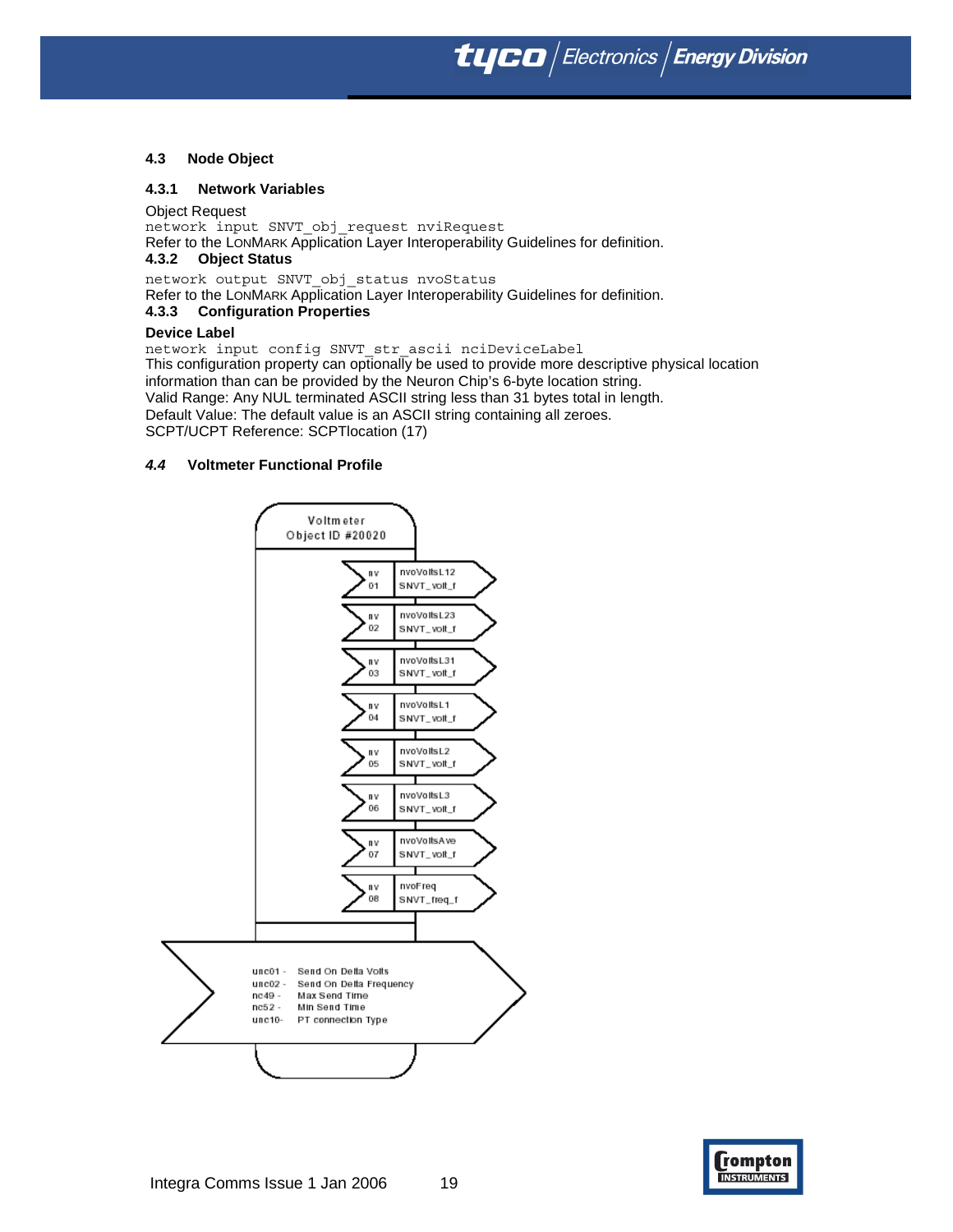#### **4.4.1 Voltmeter Network Variables**

**Voltage Between Phases (Corresponds to Modbus register 101,102,103,1,2,3)**

network output SNVT\_volt\_f nvoVoltsL12

This output network variable reports the voltage measured from phase L1 to phase L2 in a 3 phase power system.

network output SNVT volt f nvoVoltsL23

This output network variable reports the voltage measured from phase L2 to phase L3 in a 3 phase power system.

network output SNVT\_volt\_f nvoVoltsL31

This output network variable reports the voltage measured from phase L3 to phase L1 in a 3 phase power system.

network output SNVT\_volt\_f nvoVoltsL1

If applicable based on PT Connection Type, this output network variable reports the voltage measured from phase L1 to the Neutral conductor in a 3 phase power system.

network output SNVT\_volt\_f nvoVoltsL2

If applicable based on PT Connection Type, this output network variable reports the voltage measured from phase L2 to the Neutral conductor in a 3 phase power system.

network output SNVT\_volt\_f nvoVoltsL3

If applicable based on PT Connection Type, this output network variable reports the voltage measured from phase L3 to the Neutral conductor in a 3 phase power system.

Valid Range: -1E38…1E38 (Volts)

Default Service Type: Acknowledged

#### **Voltage Average (Corresponds to Modbus register 22)**

network output SNVT\_volt\_f nvoVoltsAve;

This output network variable is used to report the average voltage across all of the Phases.

Valid Range: -1E38…1E38 (Volts)

Default Service Type: Acknowledged

## **Voltage Frequency (Corresponds to Modbus register 36)**

network output SNVT freq f nvoFreq;

This output network variable, if provided, is used to report the nominal fundamental frequency of the voltage in the Power System.

Valid Range: -1E38…1E38 Hertz

Default Service Type: Acknowledged

#### **Voltmeter Configuration Properties**

PT Connection Type (Corresponds to Modbus holding register 6)

network input config UCPTptConnType nciPTConnType

This input network configuration variable is used to describe the connection arrangement of the

Potential Transformers used to connect 3 phase voltage to the meter.

Valid Range: The valid range is specified by the enumeration list,

UNKNOWN : 0

SINGLE\_PHASE : 1

THREE\_PHASE\_THREE\_WIRE : 2

THREE\_PHASE\_FOUR\_WIRE : 3

Default Value: The default value is UNKNOWN (0). The gateway will update this configuration property when it has

extracted the contents of Modbus Holding register #6 from the connected meter.

SCPT/UCPT Reference: UCPTptConnType (10)

#### **Voltage Send on Delta**

network input config UCPTsendDeltaVolts nciSendOnDeltaV

Specifies the maximum amount that any of the retrieved Voltmeter points of SNVT type

SNVT\_volts\_f can change without an update occurring on the associated network variable.

Valid Range: -1E38…1E38 (Volts)

Default Value: The default value is 0.

SCPT/UCPT Reference: UCPTsendDeltaVolts (01)

#### **Frequency Send on Delta**

network input config UCPTsendDeltaFreq nciSendOnDeltaF Specifies the maximum amount that any of the retrieved Voltmeter points of SNVT type SNVT\_freq\_f can change without an update occurring on the associated network variable. Valid Range: -1E38…1E38 (Hertz)

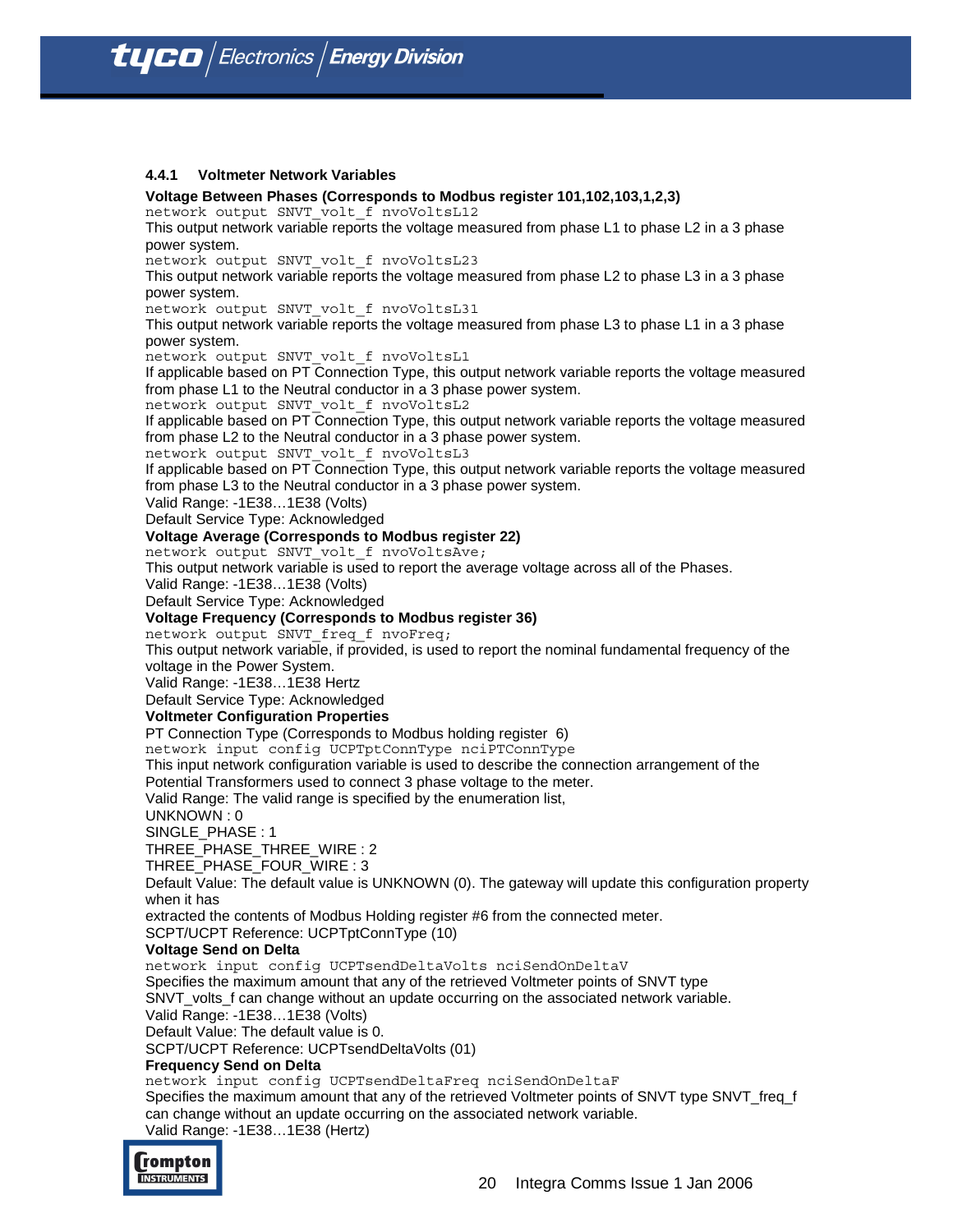**tyco** / Electronics / Energy Division

Default Value: The default value is 0. SCPT/UCPT Reference: UCPTsendDeltaVolts (02)

#### **Minimum Send Time**

network input config SNVT time sec nciMinSendTime;

Indicates the minimum period between output network variable transmissions.

Valid Range: The valid range is any value between 0.0 seconds and 6553.4 seconds. Setting the value to 0 allows

the maximum refresh according to the SendOnDelta value.

Default Value: 1 second.

SCPT/UCPT Reference: SCPTminSendTime (52)

#### **Maximum Send Time (Heartbeat)**

network input config SNVT time sec nciVMaxSendTime;

This input configuration network variable defines the maximum period of time that expires before an automatic update occurs on the network variables.

Valid Range: The valid range is any value between 0.0 seconds and 6553.4 seconds. Setting the value to 0 disables

the automatic update mechanism.

Default Value: The default value is 1800.0 seconds (30 minutes) SCPT/UCPT Reference: SCPTmaxSendTime (49)

#### **4.5 Ammeter Functional Profile**



#### **4.5.1 Ammeter Network Variables**

#### **Current (Corresponds to Modbus register– 4, 5, 6)**

network output SNVT\_amp\_f nvoCurrentL1

This output network variable reports the current measured flowing on phase L1 in a 3 phase power system.

network output SNVT\_amp\_f nvoCurrentL2

This output network variable reports the current measured flowing on phase L2 in a 3 phase power system.

network output SNVT\_amp\_f nvoCurrentL3

This output network variable reports the current measured flowing on phase L3 in a 3 phase power system.

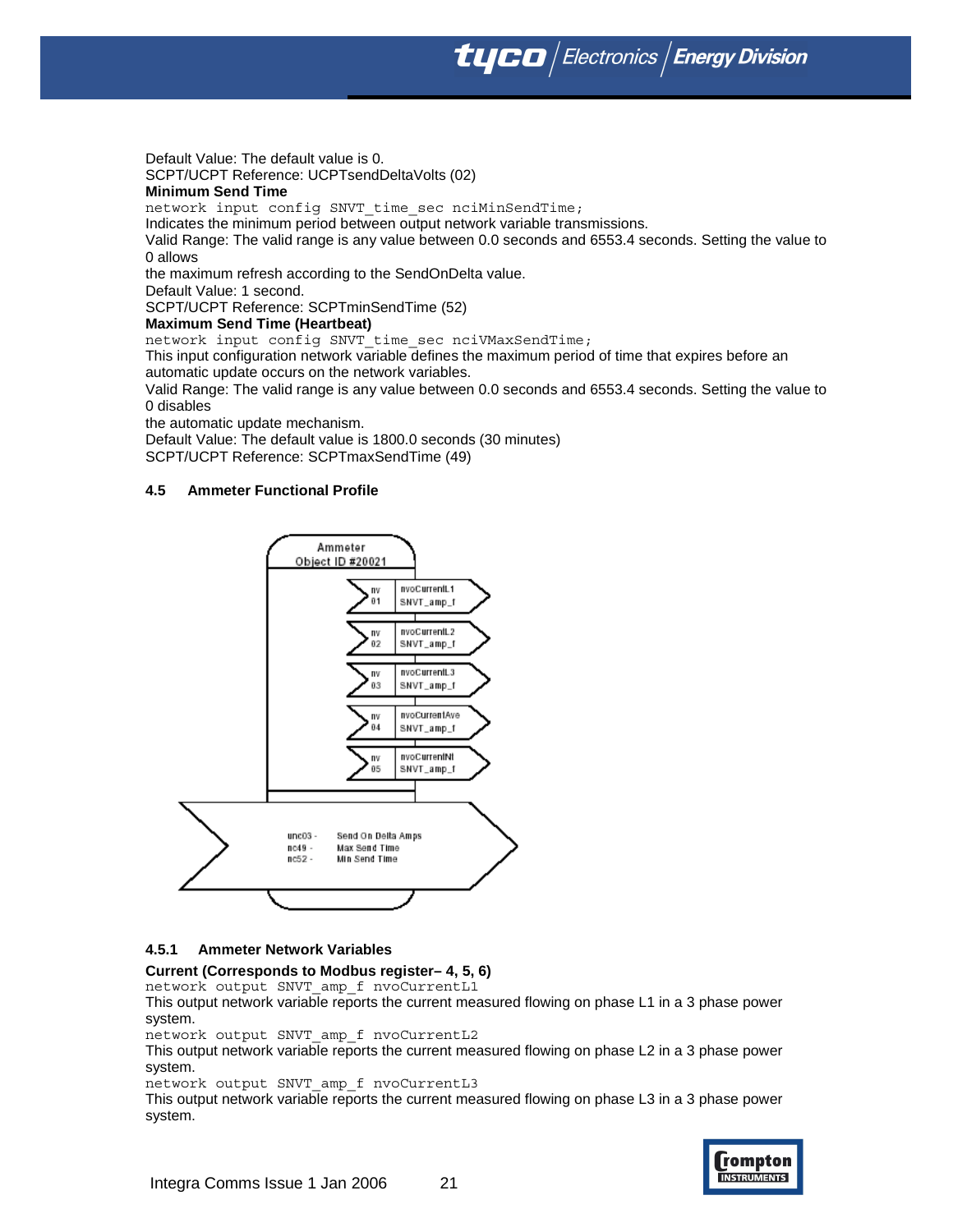Valid Range: -1E38….1E38 (Amperes) Default Service Type: Acknowledged **Average Current (Corresponds to Modbus register– 24)**  network output SNVT\_amp\_f nvoCurrentAve;

This output network variable, if provided, is used to report the average of the three phase currents

(IL1, IL2, & IL3) in the Power System.

Valid Range: -1E38….1E38 (Amperes)

Default Service Type: Acknowledged

## **Neutral Current (Corresponds to Modbus register 113)**

network output SNVT\_amp\_f nvoCurrentNt;

This output network variable reports the current measured flowing with respect to Neutral.

Valid Range: -1E38….1E38 (Amperes)

Default Service Type: Acknowledged

#### **4.5.2 Ammeter Configuration Properties**

#### **Voltage Send on Delta**

network input config UCPTsendDeltaAmps nciSendOnDeltaA Specifies the maximum amount that any of the retrieved Ammeter points can change without an update occurring on the associated network variable.

Valid Range: -1E38…1E38 (Amperes)

Default Value: The default value is 0.

SCPT/UCPT Reference: UCPTsendDeltaAmps (03)

#### **Minimum Send Time**

network input config SNVT time sec nciMinSendTime;

Indicates the minimum period between output network variable transmissions.

Valid Range: The valid range is any value between 0.0 seconds and 6553.4 seconds. Setting the value to 0 allows

the maximum refresh according to the SendOnDelta value.

Default Value: 1 second.

SCPT/UCPT Reference: SCPTminSendTime (52)

#### **Maximum Send Time (Heartbeat)**

network input config SNVT time sec nciVMaxSendTime;

This input configuration network variable defines the maximum period of time that expires before an automatic update occurs on the network variables.

Valid Range: The valid range is any value between 0.0 seconds and 6553.4 seconds. Setting the value to 0 disables

the automatic update mechanism.

Default Value: The default value is 1800.0 seconds (30 minutes)

SCPT/UCPT Reference: SCPTmaxSendTime (49)

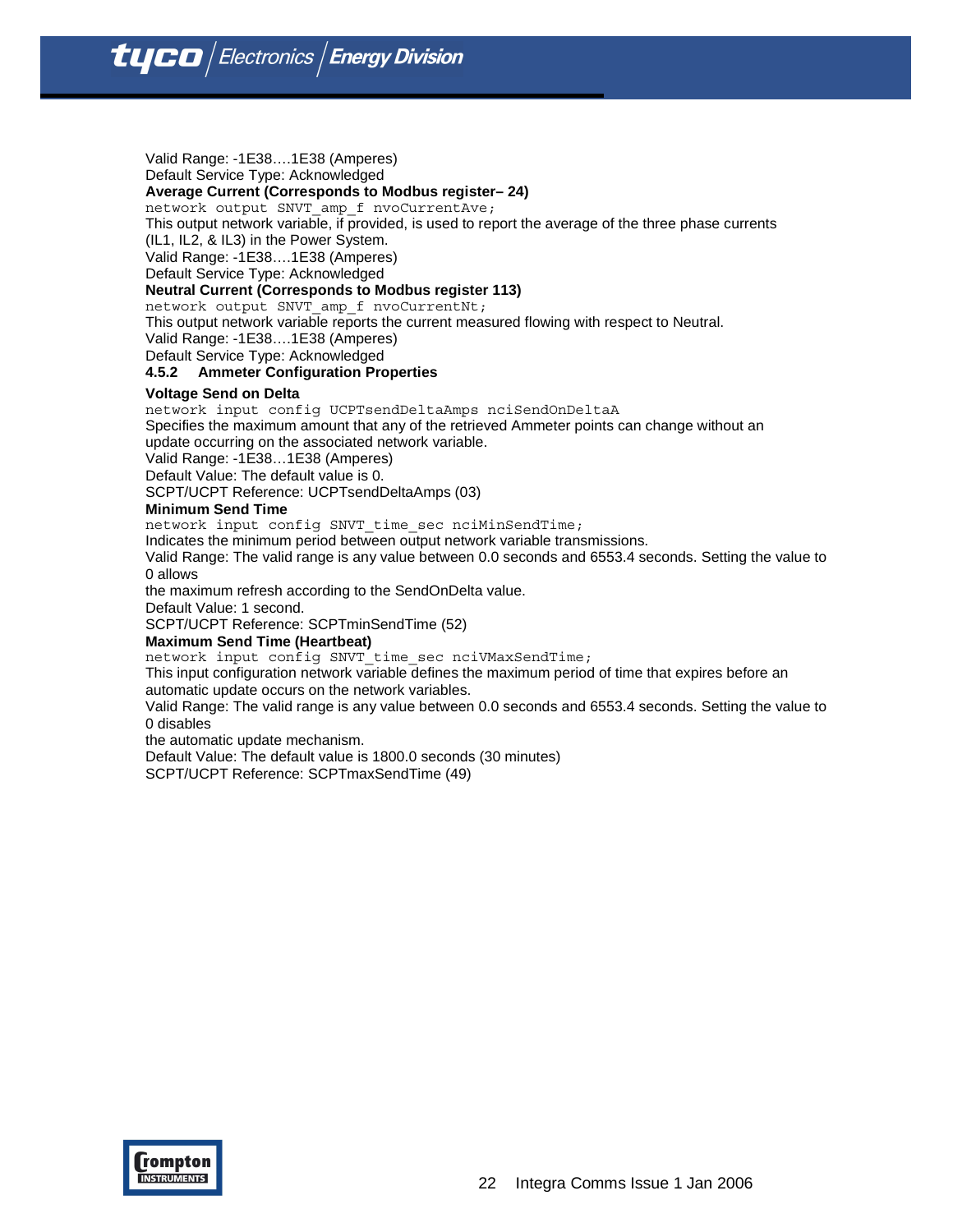**tyco** Electronics **Energy Division** 

#### **4.6 Energy Meter Functional Profile**



#### **4.6.1 Energy Meter Network Variables**

**Energy Import (Corresponds to Modbus register 37)** 

network output SNVT\_elec\_whr\_f nvoWhrImport

This output network variable reports the 3 phase Energy Import measured in a 3 phase power system.

**Energy Export (Corresponds to Modbus register 38)** 

network output SNVT\_elec\_whr\_f nvoWhrExport This output network variable reports the 3 phase Energy Export measured in a 3 phase power system.

**Reactive Energy Import (Corresponds to Modbus register 39)** 

network output SNVT\_elec\_whr\_f nvoVarhImport

This output network variable reports the 3 phase Reactive Energy Import measured in a 3 phase power system.

## **Reactive Energy Export (Corresponds to Modbus register 40)**

network output SNVT\_elec\_whr\_f nvoVarhExport

This output network variable reports the 3 phase Reactive Energy Export measured in a 3 phase power system.

#### **Real Energy (Corresponds to Modbus register 41)**

network output SNVT\_elec\_whr\_f nvoVAh This output network variable reports the total 3 phase Real Energy measured in a 3 phase power system.

Valid Range: 0 to 1E38 (Watt-hour)

Default Service Type: Acknowledged

#### **Amphours (Corresponds to Modbus register 42)**

network output SNVT\_amp\_f nvoAhr

This output network variable reports the current consumption in Amps.

Valid Range: -1E38 .. 1E38 Amps

Default Service Type: Acknowledged

#### **4.6.2 Energy Meter Configuration Properties**

#### **Energy Send on Delta**

network input config UCPTsendDeltaVolts nciSendOnDeltaV Specifies the maximum amount that any of the retrieved Energy Meter points of SNVT type

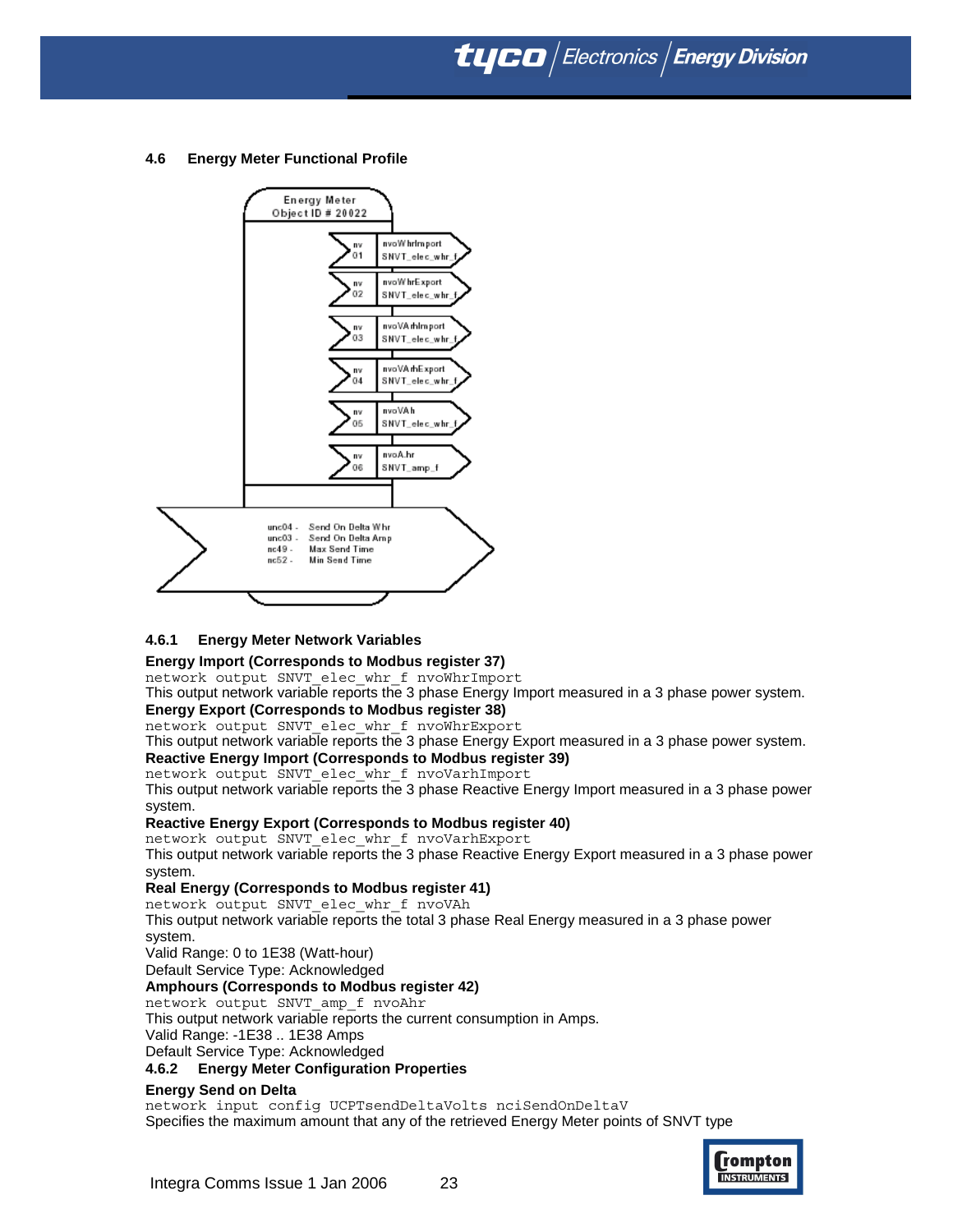SNVT\_elec\_whr\_f can change without an update occurring on the associated network variable. Valid Range: 0 to 1E38 (Watt hour)

Default Value: The default value is 0.

SCPT/UCPT Reference: UCPTsendDeltaWhr (04)

#### **Current Send on Delta**

network input config UCPTsendDeltaAmp nciSendOnDeltaF

Specifies the maximum amount that any of the retrieved Energy Meter points of SNVT type SNVT\_amp\_f can change without an update occurring on the associated network variable.

Valid Range: -1E38…1E38 (Hertz)

Default Value: The default value is 0. SCPT/UCPT Reference: UCPTsendDeltaAmp (03)

#### **Minimum Send Time**

network input config SNVT time sec nciMinSendTime;

Indicates the minimum period between output network variable transmissions.

Valid Range: The valid range is any value between 0.0 seconds and 6553.4 seconds. Setting the value to 0 allows

the maximum refresh according to the SendOnDelta value.

Default Value: 1 second.

SCPT/UCPT Reference: SCPTminSendTime (52)

#### **Maximum Send Time (Heartbeat)**

network input config SNVT\_time\_sec nciVMaxSendTime;

This input configuration network variable defines the maximum period of time that expires before an automatic update occurs on the network variables.

Valid Range: The valid range is any value between 0.0 seconds and 6553.4 seconds. Setting the value to 0 disables

the automatic update mechanism.

Default Value: The default value is 1800.0 seconds (30 minutes)

SCPT/UCPT Reference: SCPTmaxSendTime (49)

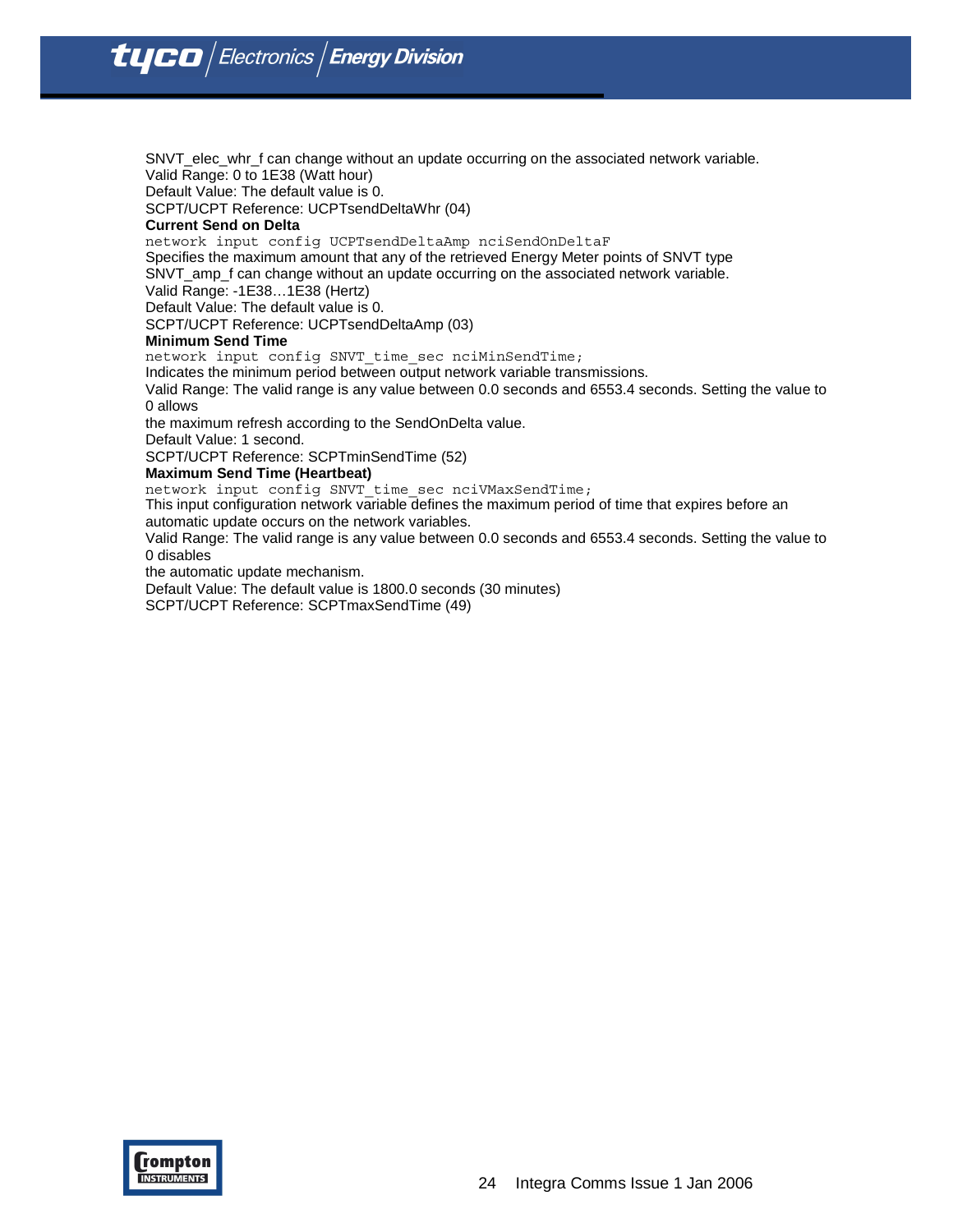**tyco** Electronics **Energy Division** 

## **4.7 Power Meter Functional Profile**



## **4.7.1 Power Meter Network Variables**

#### **Watts Sum (Corresponds to Modbus register 27)**

network output SNVT\_power\_f nvoWattSum

This output network variable reports the total 3 phase instantaneous real power measured in a 3 phase power system.

## **VA Sum (Corresponds to Modbus register 29)**

network output SNVT\_power\_f nvoVASum

This output network variable reports the total 3 phase instantaneous power measured in a 3 phase power system.

## **VAr Sum (Corresponds to Modbus register 31)**

network output SNVT\_power\_f nvoVArSum This output network variable reports the total 3 phase Instantaneous reactive power measured in a 3

phase power system.

Valid Range: -1E38 .. 1E38 watts

Default Service Type: Acknowledged

## **Watts L1, L2, L3 (Corresponds to Modbus register 07, 08, 09)**

network output SNVT\_power\_f nvoWattL1

This output network variable reports the instantaneous real power measured on Phase 1 of a 3 phase power system.

network output SNVT\_power\_f nvoWattL2

This output network variable reports the instantaneous real power measured on Phase 2 of a 3 phase power system.

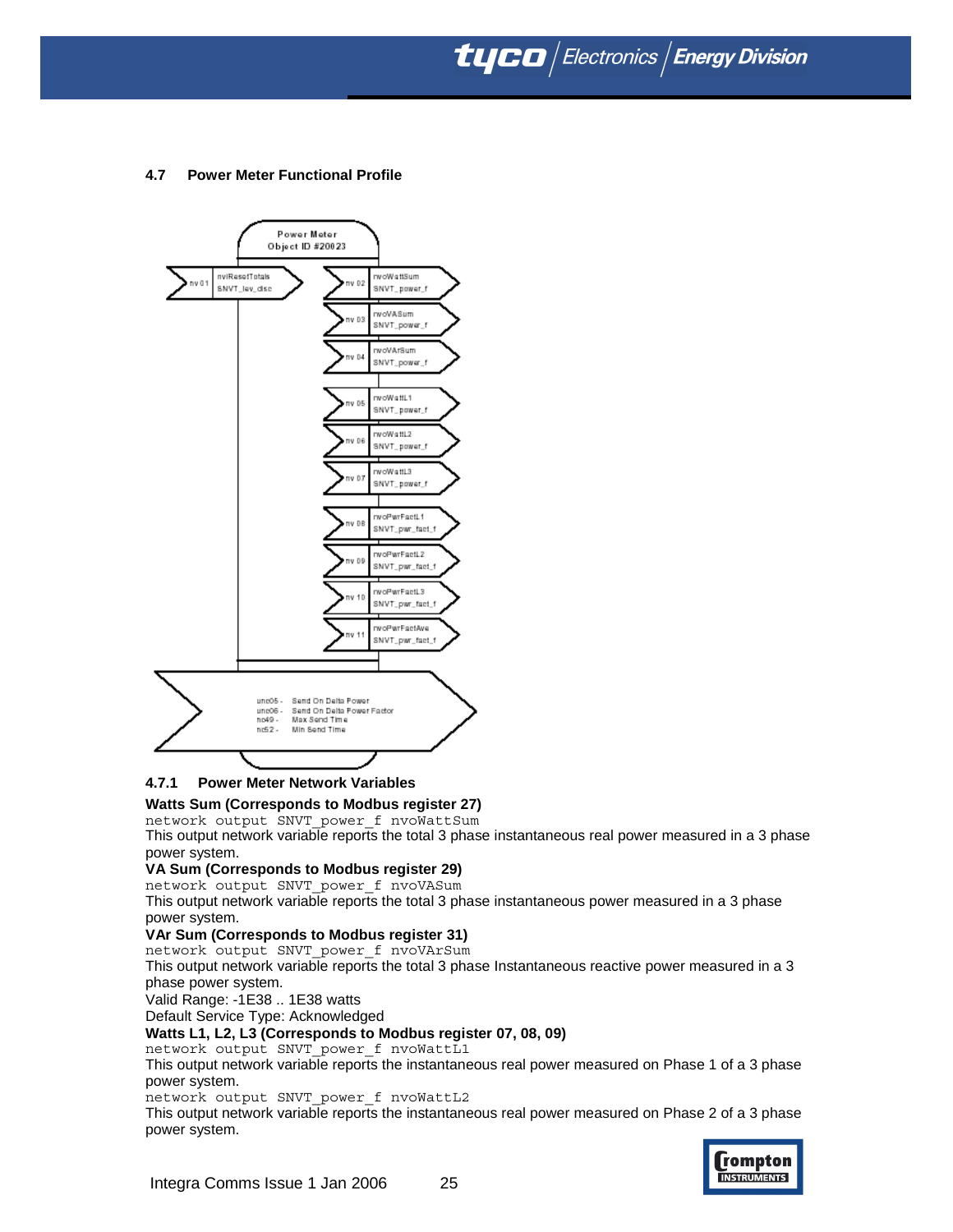network output SNVT\_power\_f nvoWattL3 This output network variable reports the instantaneous real power measured on Phase 3 of a 3 phase power system.

### **Power Factor L1.L2,L3 (Corresponds to Modbus register 16, 17, 18)**

network output SNVT\_pwr\_fact\_f nvoPwrFactL1

This output network variable reports the Power Factor measured on Phase 1 of a 3-phase power system.

network output SNVT\_pwr\_fact\_f nvoPwrFactL2

This output network variable reports the Power Factor measured on Phase 2 of a 3-phase power system.

network output SNVT\_pwr\_fact\_f nvoPwrFactL3

This output network variable reports the Power Factor measured on Phase 3 of a 3-phase power system.

#### **Average Power Factor (Corresponds to Modbus register 32)**

network output SNVT\_pwr\_fact\_f nvoPwrFactr

This output network variable reports the total 3 phase true power factor measured in a 3 phase power system.

Valid Range: -1.0 .. 1.0 (0.00005)

Default Service Type: Acknowledged

#### **Reset Totals (Corresponds to Modbus holding register 8)**

network input SNVT\_lev\_disc nviResetTotals

This input network variable resets all accumulated power readings when the value of zero (0) is written to it.

Valid Range: 0

Default Service Type: Acknowledged

## **4.7.2 Power Meter Configuration Properties**

#### **Power Send on Delta**

network input config UCPTsendDeltaPwr nciSendOnDeltaP

Specifies the maximum amount that any of the retrieved Power meter points of SNVT type SNVT\_power\_f can change without an update occurring on the associated network variable.

Valid Range: -1E38…1E38 (Volts)

Default Value: The default value is 0.

SCPT/UCPT Reference: UCPTsendDeltaPwr (05)

#### **Power Factor Send on Delta**

network input config UCPTsendDeltaPwrFact nciSendOnDeltaPF

Specifies the maximum amount that any of the retrieved Power meter points of SNVT type SNVT\_pwr\_fact\_f can change without an update occurring on the associated network variable. Valid Range: -1 to 1

Default Value: The default value is 0.

SCPT/UCPT Reference: UCPTsendDeltaPwrFact (06)

#### **Minimum Send Time**

network input config SNVT time sec nciMinSendTime;

Indicates the minimum period between output network variable transmissions.

Valid Range: The valid range is any value between 0.0 seconds and 6553.4 seconds. Setting the value to 0 allows

the maximum refresh according to the SendOnDelta value.

Default Value: 1 second.

SCPT/UCPT Reference: SCPTminSendTime (52)

## **Maximum Send Time (Heartbeat)**

network input config SNVT\_time\_sec nciVMaxSendTime;

This input configuration network variable defines the maximum period of time that expires before an automatic update occurs on the network variables.

Valid Range: The valid range is any value between 0.0 seconds and 6553.4 seconds. Setting the value to 0 disables

the automatic update mechanism.

Default Value: The default value is 1800.0 seconds (30 minutes)

SCPT/UCPT Reference: SCPTmaxSendTime (49)

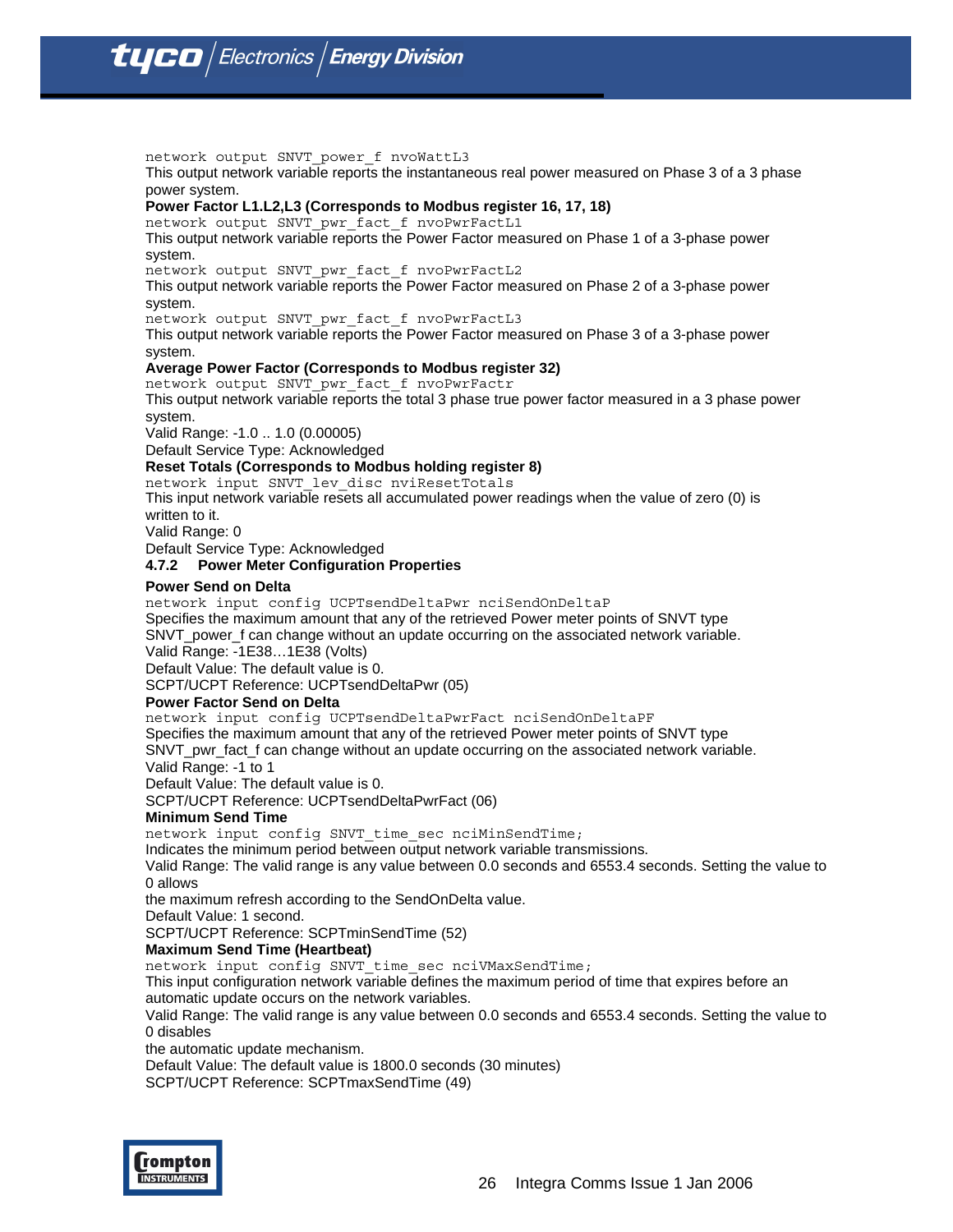## **4.8 Demand Ammeter Functional Profile**



#### **4.8.1 Demand Ammeter Network Variables**

#### **Demand Current (Corresponds to Modbus register 53)**

network output SNVT\_amp\_f nvoADemand This output network variable reports the demand current Valid Range: -1E38 .. 1E38 Amps

Default Service Type: Acknowledged

#### **Maximum Demand Current (Corresponds to Modbus register 54)**

network output SNVT\_amp\_f nvoAMaxDemand

This output network variable reports the maximum demand current

Valid Range: -1E38 .. 1E38 Amps

Default Service Type: Acknowledged

#### **4.8.2 Demand Ammeter Configuration Properties**

#### **Current Send on Delta**

network input config UCPTsendDeltaAmps nciSendOnDeltaA Specifies the maximum amount that any of the retrieved Demand Ammeter points can change without an update occurring on the associated network variable.

Valid Range: -1E38 to 1E38

Default Value: The default value is 0.

SCPT/UCPT Reference: UCPTsendDeltaPwrFact (06)

#### **Minimum Send Time**

network input config SNVT time sec nciMinSendTime;

Indicates the minimum period between output network variable transmissions.

Valid Range: The valid range is any value between 0.0 seconds and 6553.4 seconds. Setting the value to 0 allows

the maximum refresh according to the SendOnDelta value.

Default Value: 1 second.

SCPT/UCPT Reference: SCPTminSendTime (52)

#### **Maximum Send Time (Heartbeat)**

network input config SNVT\_time\_sec nciVMaxSendTime;

This input configuration network variable defines the maximum period of time that expires before an automatic update occurs on the network variables.

Valid Range: The valid range is any value between 0.0 seconds and 6553.4 seconds. Setting the value to 0 disables

the automatic update mechanism.

Default Value: The default value is 1800.0 seconds (30 minutes)

SCPT/UCPT Reference: SCPTmaxSendTime (49)

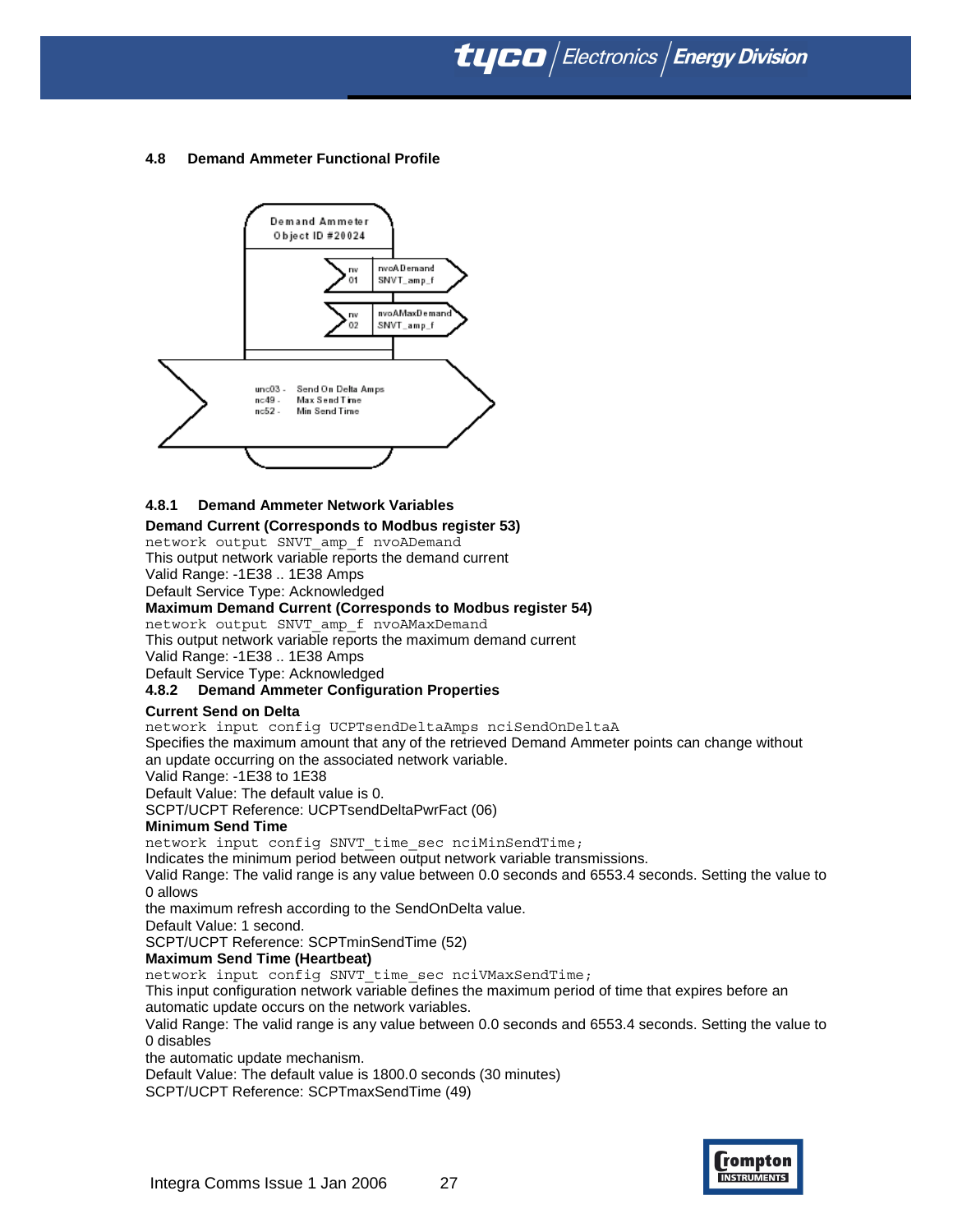## **4.9 Demand Power Meter Functional Profile**



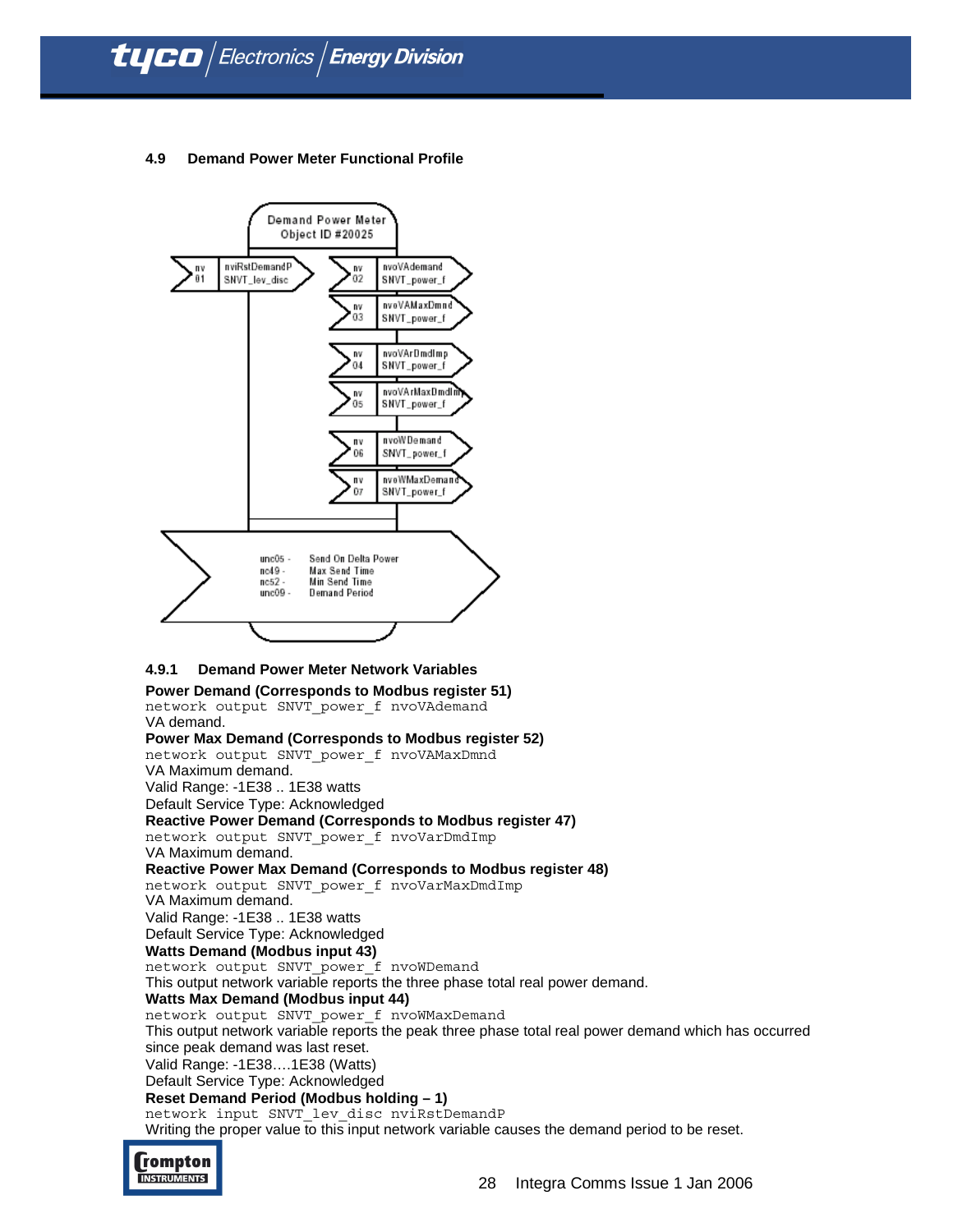**tyco** Electronics **Energy Division** 

Valid Range: 0

Default Service Type: Acknowledged

#### **4.9.2 Demand Power Meter Configuration Properties**

#### **Demand Period (Modbus holding – 2)**

network input config UCPTdemandPeriod nciDmdPeriod This input network configuration variable specifies the time interval used when calculating the power demand.

Valid Range: 8, 15, 20 or 30 minutes

Default Value: The default value is 30 minutes

SCPT/UCPT Reference: UCPTdemandPeriod(09)

#### **Power Send on Delta**

network input config UCPTsendDeltaPwr nciSendOnDeltaP

Specifies the maximum amount that any of the retrieved Demand Power meter points can change without an update occurring on the associated network variable.

Valid Range: -1E38 to 1E38

Default Value: The default value is 0.

SCPT/UCPT Reference: UCPTsendDeltaPwr (05)

## **Minimum Send Time**

network input config SNVT time sec nciMinSendTime;

Indicates the minimum period between output network variable transmissions.

Valid Range: The valid range is any value between 0.0 seconds and 6553.4 seconds. Setting the value to 0 allows

the maximum refresh according to the SendOnDelta value.

Default Value: 1 second.

SCPT/UCPT Reference: SCPTminSendTime (52)

#### **Maximum Send Time (Heartbeat)**

network input config SNVT time sec nciVMaxSendTime;

This input configuration network variable defines the maximum period of time that expires before an automatic update occurs on the network variables.

Valid Range: The valid range is any value between 0.0 seconds and 6553.4 seconds. Setting the value to 0 disables

the automatic update mechanism.

Default Value: The default value is 1800.0 seconds (30 minutes) SCPT/UCPT Reference: SCPTmaxSendTime (49)

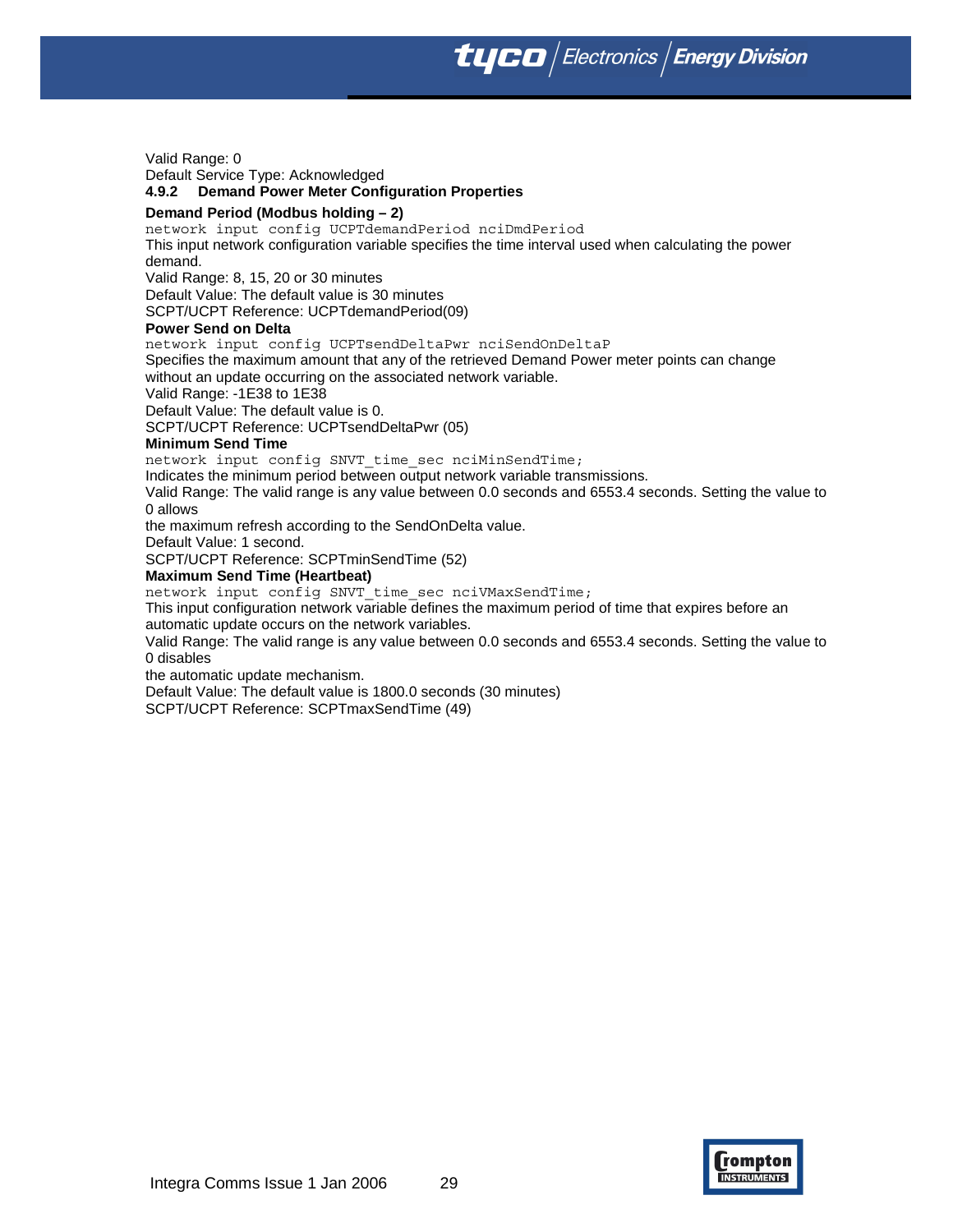#### **4.10 Power Quality Meter**



#### **4.10.1 Power Quality Network Variables**

## **Quality of Phase Voltages (Corresponds to Modbus register 118, 119, 120)**

network output SNVT\_lev\_percent nvoQV1

This output network variable reports the Total Harmonic Distortion (THD) of the voltage on Phase 1 in a 3 phase power system.

network output SNVT\_lev\_percent nvoQV2

This output network variable reports the Total Harmonic Distortion (THD) of the voltage on Phase 2 in a 3 phase power system.

network output SNVT\_lev\_percent nvoQV3

This output network variable reports the voltage measured from phase L3 to phase L1 in a 3 phase power system.

Valid Range: 0% .. 100% (0.5%) the SNVT has a range of -163.84% .. 163.83% (0.005%) Default Service Type: Acknowledged

## **Quality of Phase Currents (Corresponds to Modbus register 121, 122, 123)**

network output SNVT\_lev\_percent nvoQA1

This output network variable reports the Total Harmonic Distortion (THD) of the current on Phase 1 in a 3 phase power system.

network output SNVT\_lev\_percent nvoQA2

This output network variable reports the Total Harmonic Distortion (THD) of the current on Phase 2 in a 3 phase power system.

network output SNVT\_lev\_percent nvoQA3

This output network variable reports the Total Harmonic Distortion (THD) of the current on Phase 3 in